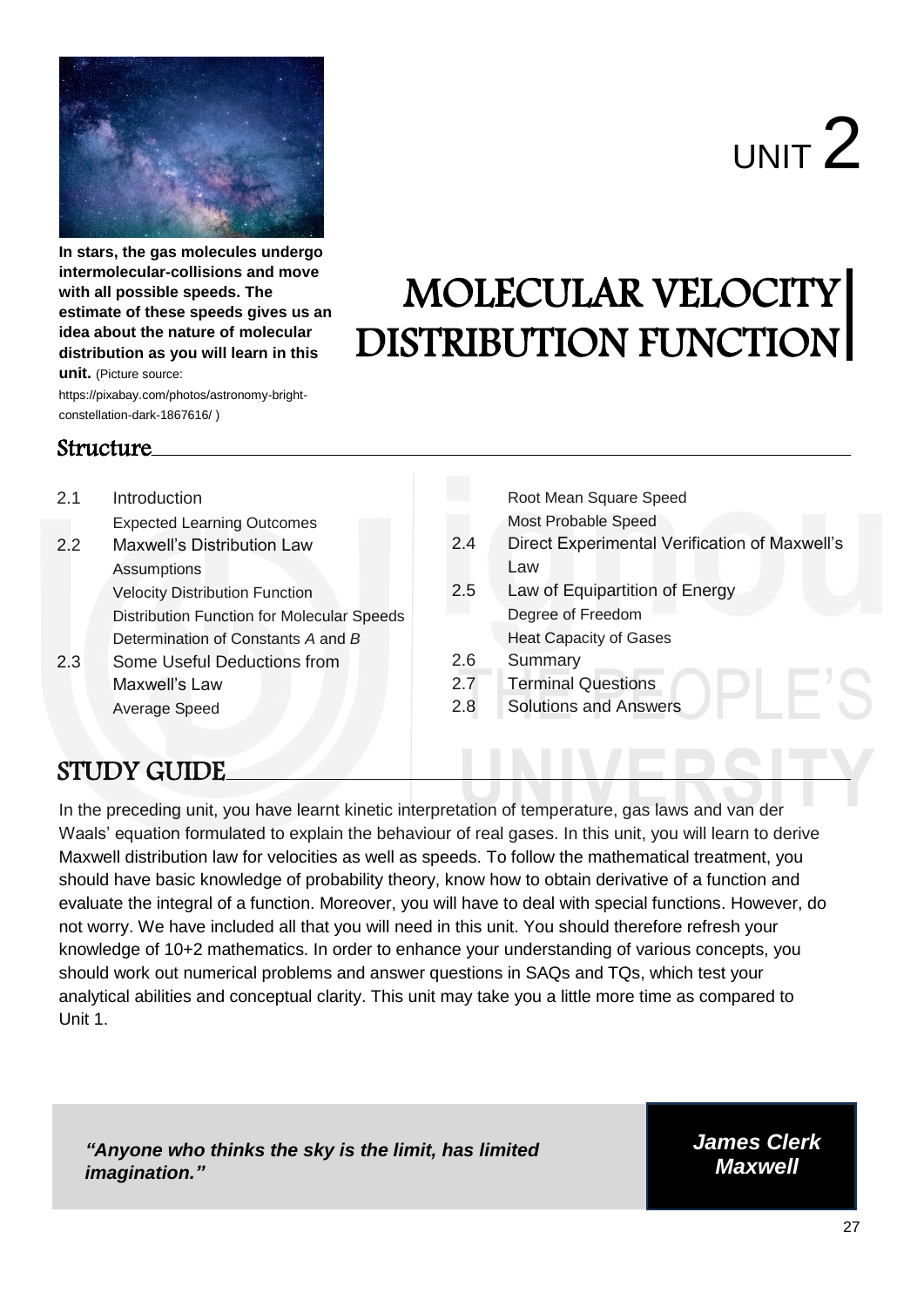# **2.1 INTRODUCTION**



**James Clerk Maxwell**  (1831-1879) was a celebrated Scottish theoretical physicist and mathematician. Before working on kinetic theory of gases, he had proposed the well-known Maxwell's equations for e. m. fields and brought the entire science of optics under the umbrella of  $electromagnetism - a$ classic example of unification of knowledge. This amazing and exciting work brought crowning glory to Maxwell. His work opened flood gates for new research and development in telecommunication.

He is also credited with the creation of the first true colour photograph. In Unit 1, you have learnt that elementary kinetic theory supports the view that molecules of a gas move randomly in all directions. You may recall that we defined the root mean square speed of all gas molecules, even though there is spread of speeds. In fact, based on Eq. (1.4), Clausius deduced the values of root mean square speeds of nitrogen and oxygen molecules as 493  $ms^{-1}$ and  $461 \text{ ms}^{-1}$ , respectively. The critics of kinetic theory argued that in a room having dimensions of  $3m \times 3m$ , pungent odour should permeate in a fraction of second (0.006 s). But it is well known that invariably it takes up to a minute or so. To explain this discrepancy, Clausius argued that in actual practice, gas molecules have finite size and therefore undergo inter-molecular collisions as they move. (It means that strictly speaking, the assumption made in Unit 1 to depict gas molecule as a point mass is not valid.) As a result, the molecules move in a zig-zag path as they diffuse from one part of a volume to another rather than move in straight lines. He therefore introduced the concept of *mean free path*. (You will learn about it in the next unit.) However, he could not visualise how the molecular velocities were spread.

In his characteristically novel and profound work published in 1860, Maxwell provided the correct answer for the distribution of molecular velocities and introduced statistical concepts in kinetic theory of gases. His theory marked the beginning of a new era in physics; it formed the basis of modern theory of statistical mechanics and led to statistical interpretation of the laws of thermodynamics. Using the theory of probability, Boltzmann put Maxwellian theory on firm mathematical foundations. For this reason, distribution function for molecular velocities is also referred to as **Maxwell-Boltzmann distribution** function. In Sec 2.2, you will learn about Maxwell-Boltzmann distribution function for molecular velocities as well as speeds. This helps us to estimate the number of molecules having velocities/speeds in a particular range.

In Sec. 2.3, you will use Maxwell distribution function for speeds to obtain expressions for average speed, most probable speed and root mean square speed. In science, no theory is accepted till such time that it is directly verified. The first direct proof of Maxwell's law was given by Stern in 1920. His technique was subsequently modified by Zartman and Ko. A detailed discussion of these experiments, with necessary theory will take us too far. However, we outline the experimental procedure in Sec 2.4. For other more elegant methods conducted in the second half-of the  $20<sup>th</sup>$  century, you may like to refer to Further Readings.

An important result associated with Maxwellian distribution leads us to the law of equipartition of energy. In Sec. 2.5, you will learn about it and its applications to explain temperature dependence of heat capacities of gases.

## Expected Learning Outcomes

After studying this unit, you should be able to:

 derive expression for Maxwell's distribution function for molecular velocities and speeds;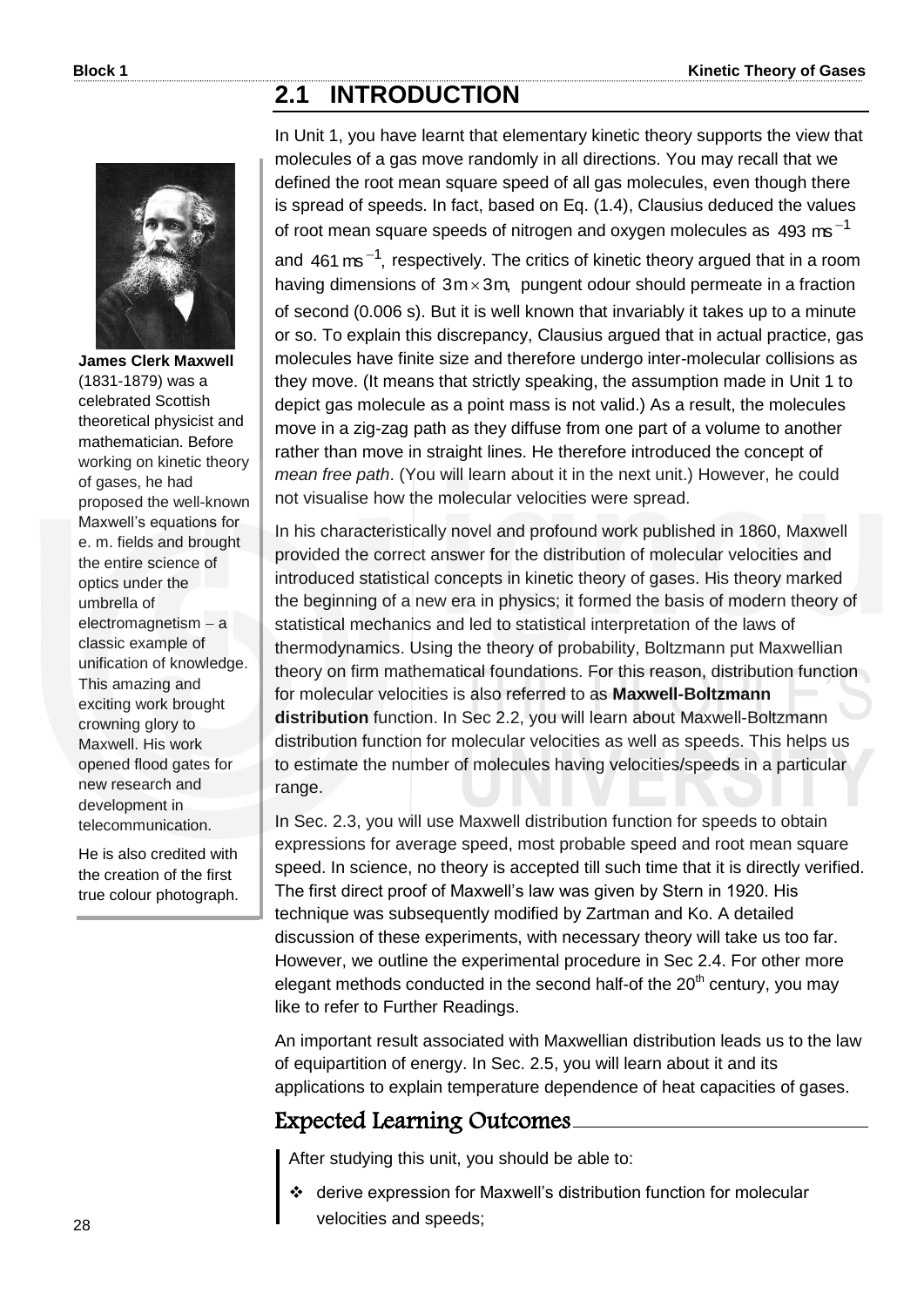11 PF

- obtain expressions for average speed, most probable speed and root mean square speed using Maxwell's distribution function;
- describe direct experimental verification of Maxwell's distribution law;
- discuss law of equipartition of energy; and
- apply law of equipartition of energy for thermal heat capacities of gases.

# **2.2 MAXWELL'S DISTRIBUTION LAW**

The molecules in a gas are known to be in a state of constant random motion. As a result, these molecules collide against each other as well as against the walls of the container. This results in a continuous change both in magnitude and direction of their velocities. It implies that in a real system, even if all the molecules have the same velocity at a given time, we should expect that molecular collisions will result in a wide distribution of molecular velocities at some later time. You may therefore logically ask: What is the distribution of molecular velocities and how to determine the number of molecules having velocities in a certain range? The answer to this question was first provided by Maxwell.

To derive the expression for distribution function of velocities, Maxwell modified some assumptions of kinetic theory made by Clausius and made a few additional assumptions. We now state these.

#### **2.2.1 Assumptions**

- 1. **The gas molecules move with all possible velocities from zero to infinity**. As such, at STP no molecule can move with infinite or zero velocity. But this assumption helped to simplify mathematical steps without affecting the physics of the system.
- 2. **There is no mass motion or convection current in the body of the gas**. As long as there is no net force (or pressure gradient) acting on the system, this assumption is quite justified.
- 3. **The probability that the** *x***-velocity component of a molecule, say after a large number of collisions is independent of other two components (in the** *y* **and** *z***-directions)**. This assumption follows from random motion of gas molecules.
- 4. **The probability that a molecule selected at random has velocity component in the given range is a function purely of the magnitude of velocity component and the width of the interval**.
- 5. **The gas molecules have no vibrational or rotational energies**. This assumption is quite justified at STP because vibrational and rotational energies remain unchanged when gas molecules undergo collisions.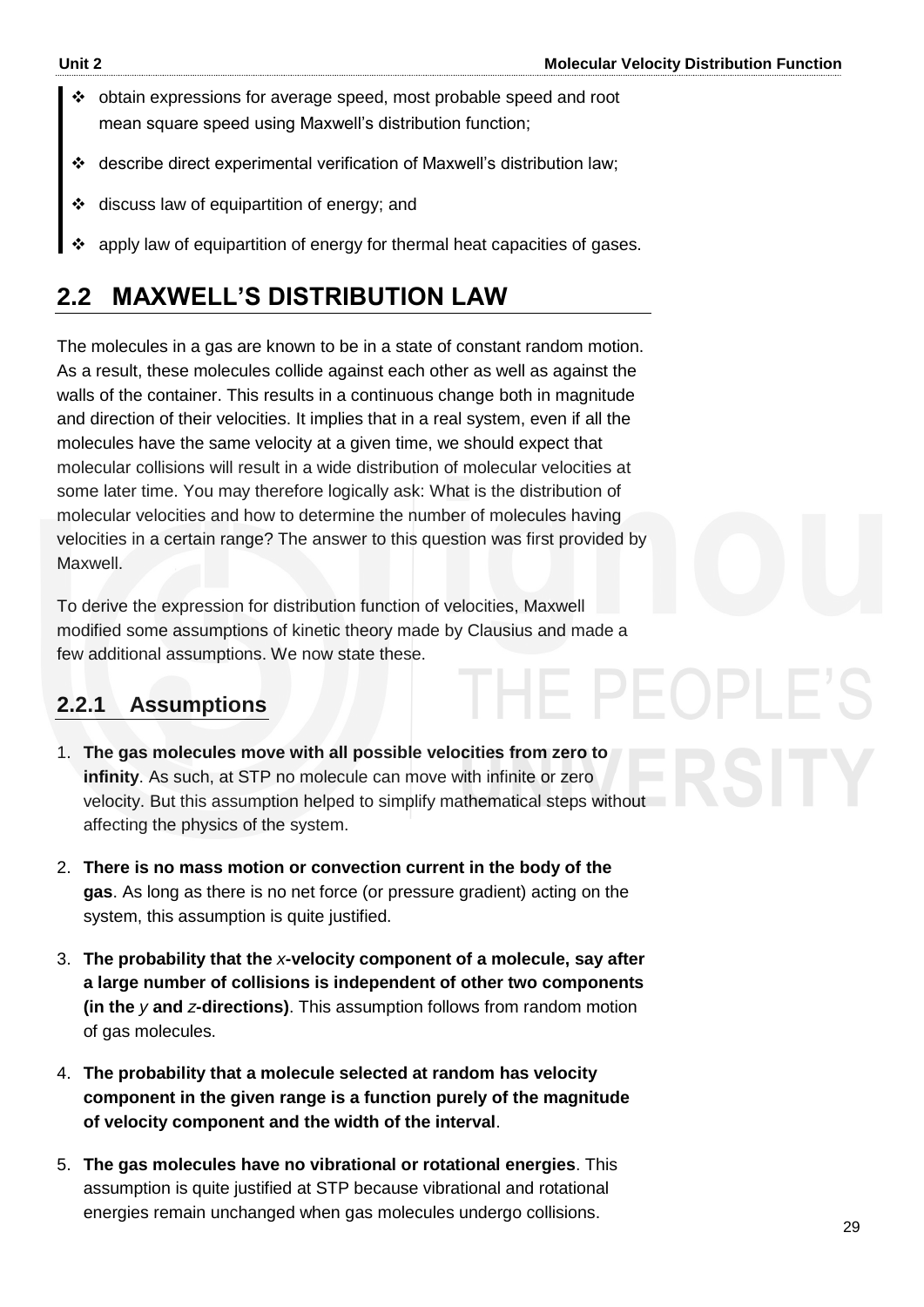You will now learn how to derive the expression for Maxwell distribution function for velocities.

#### **2.2.2 Velocity Distribution Function**

Suppose that a gas made up of a total of *N* randomly moving molecules is enclosed in a vessel of an arbitrary shape, as shown in Fig. 2.1a. To each molecule, we attach a vector, which represents its velocity in magnitude and direction. We then transfer these vectors (not the molecules) to a common origin (Fig. 2.1b). To do so, we use the property that *a vector remains unchanged when it is translated parallel to itself*. We represent these molecules on a velocity diagram, as shown in Fig. 2.1c. Here dv ֦֧֦֪֦֦֦֦֦֦֦֦֦֦֦֦֦֦֦֦֦֦֦֦֦֡֟֟֘֟ *d* is an infinitesimal volume element.



**Fig. 2.1**: **a) Gas molecules in random motion; b) all velocity vectors transferred**   $\alpha$  cas increased in random motion, by an velocity vectors transient to a common origin; c) a volume element  $\alpha \hat{v}$  in velocity space for a **molecule of velocity**  $\vec{v}$ **.** 

Note that each velocity vector will be defined by the coordinates of its end point. Let us denote the  $x, y$  and z components of the velocity  $\vec{v}$  $\vec{v}$  of a particle by  $v_x$ ,  $v_y$  and  $v_z$ . Therefore, in terms of these three rectilinear components, we can write

$$
v^2 = v_x^2 + v_y^2 + v_z^2 \tag{2.1}
$$

The number of velocity vectors ending in element  $d\vec{v} = dv_x dv_y dv_z$  gives the average number of molecules whose velocities lie between given limits **v**  $\vec{v}$  and  $\vec{v}$  +  $d\vec{v}$  $\vec{v}$  +  $d\vec{v}$  after a large number of collisions among identical molecules. It means that we have to calculate the number of molecules simultaneously having velocity components in the range  $v_x$  to  $v_x + dv_x$ ,  $v_y$  to  $v_y + dv_y$  and  $v_z$  to  $v_z + dv_z$ . Assumption (4) stated in sub-section 2.2.1 implies that the fraction of molecules having velocity components in the range  $v_x$  to  $v_x + dv_x$  can be expressed as  $f(v_x)dv_x$ . That is

$$
\frac{dN_{V_X}}{N} = f(V_X) dV_X
$$
  
or 
$$
dN_{V_X} = Nf(V_X) dV_X
$$
 (2.2)

where  $dN_{V_X}$  is the number of molecules having velocity components in the range  $v_x$  and  $v_x + dv_x$ , N is the total number of molecules and f is an unknown function, which we have to determine. Mathematically, the ratio, *N*  $\frac{dN_{V_{x}}}{dt}$  denotes the probability that a molecule with *x*-component of velocity lies

in the range  $v_x$  to  $v_x + dv_x$ .

The probability of an event is the ratio of the number of favourable outcomes to the total number of outcomes. For example, the probability of getting a head in tossing a coin is one-half.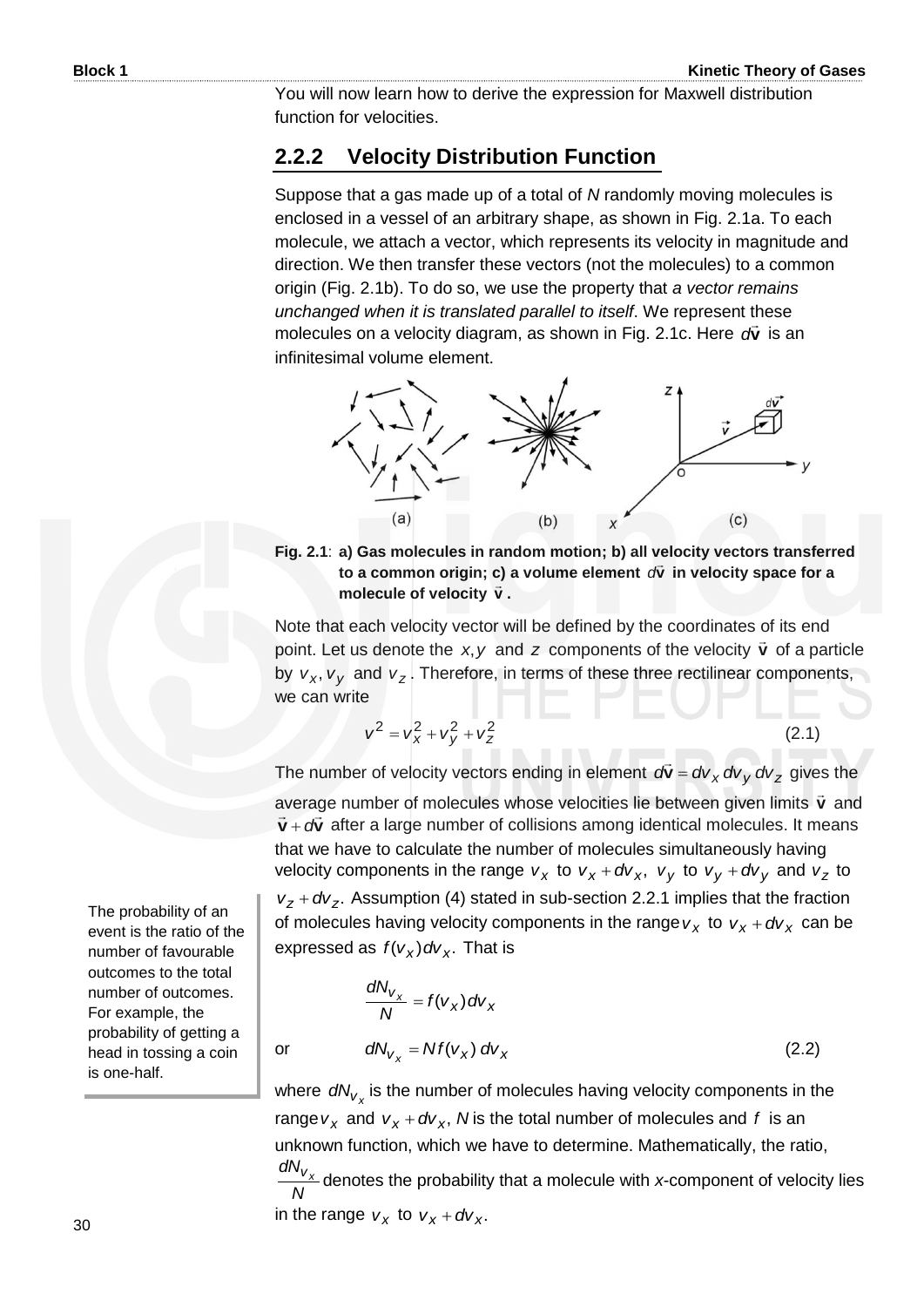(2.4)

Proceeding further, we note that existence of velocity component  $v_x$  does not in any way affect velocity components  $v_y$  and  $v_z$ , since these are mutually

perpendicular and independent of each other. So the number of molecules having velocity components in the range  $v_y$  to  $v_y$  +  $dv_y$  and  $v_z$  to  $v_z$  +  $dv_z$ 

are, respectively, given by

$$
dN_{V_y} = Nf(V_y) dv_y \tag{2.3}
$$

and  $dN_{V_Z} = Nf(V_Z) dV_Z$ 

Note that we have assumed the same functional dependence in all three cases. It signifies that there is no preferred direction of motion of gas molecules.

Since the three perpendicular components of velocity are independent, we can express the probability for a molecule to simultaneously have velocity components in the range  $v_x$  to  $v_x + dv_x$ ,  $v_y$  to  $v_y + dv_y$  and  $v_z$  to  $v_z + dv_z$ using the law of compound probabilities. This gives

$$
\frac{d^3 N_{V_X V_Y V_Z}}{N} = f(v_X) f(v_Y) f(v_Z) dv_X dv_Y dv_Z
$$
 (2.5)

Hence, the number of molecules simultaneously having velocity components lying between  $v_x$  to  $v_x$  +  $dv_x$ ,  $v_y$  to  $v_y$  +  $dv_y$  and  $v_z$  to  $v_z$  +  $dv_z$  is

$$
d^3N_{V_XV_YV_Z} = Nf(V_X) f(V_Y) f(V_Z) dv_X dv_Y dv_Z
$$
 (2.6)

Note that all these  $d^3N_{V_XV_{Y}V_Z}$  molecules lie in the small volume element dv<sub>x</sub> dv<sub>y</sub> dv<sub>z</sub>. In Fig. 2.1c, one such molecule is depicted as a velocity point. (A point representing a molecule with velocity components in the three coordinate directions is called velocity point.)

Therefore, the density of velocity points, i.e., number density of gas molecules can be expressed as

$$
\rho = \frac{d^3 N_{V_X V_Y V_Z}}{d V_X d V_Y d V_Z} \tag{2.7}
$$

On combining Eqs. (2.6) and (2.7), we can write

$$
\rho = Nf(v_x) f(v_y) f(v_z)
$$

Since the velocity space has been assumed to be isotropic, the density of velocity points can be taken as constant. So, we can write

$$
Nf(v_x) f(v_y) f(v_z) = \text{constant} = NJ(\vec{v}) = NF(v^2)
$$
 (2.8)

where *F* is some other function. Note that this equation holds for a fixed value of **v** , i.e. it is subject to the condition

$$
v^2 = v_x^2 + v_y^2 + v_z^2 = \text{constant}
$$
 (2.9)

According to the law of compound probabilities, for **independent events**, the composite probability is equal to the product of the probabilities of individual events.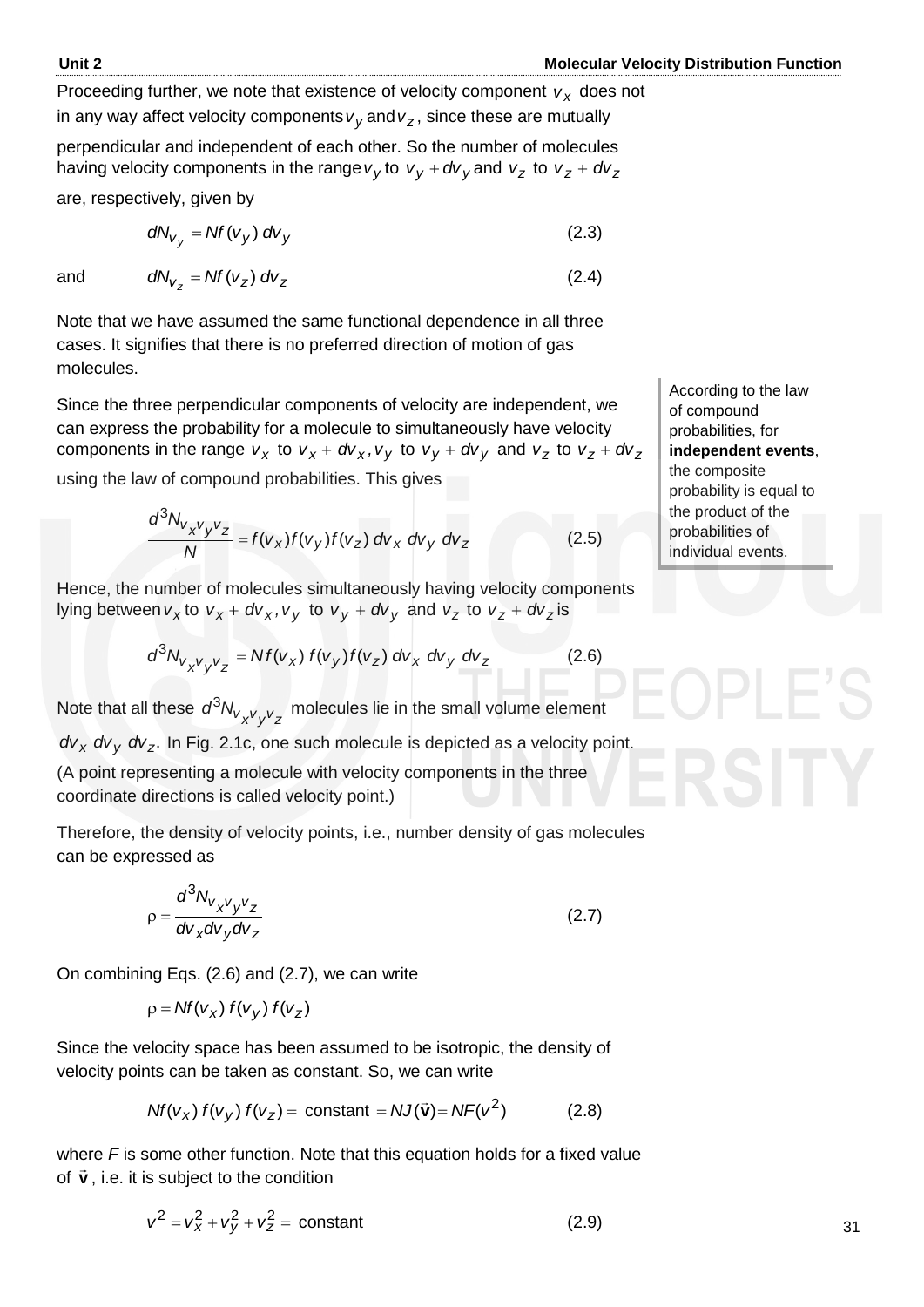Physically it means that after a large number of collisions, the distribution will be isotropic. Therefore, we can take

$$
dF(v^2)=0
$$

In terms of  $d v_x$ *,*  $d v_y$  and d  $v_z$  , we can write Eq. (2.8) as

$$
\frac{\partial f(v_x)}{\partial v_x} dv_x f(v_y) f(v_z) + f(v_x) \frac{\partial f(v_y)}{\partial v_y} f(v_z) dv_y
$$
  
+  $f(v_x) f(v_y) \frac{\partial f(v_z)}{\partial v_z} dv_z = 0$  (2.10)

Proceeding further, we divide Eq. (2.10) by  $f(v_x)f(v_y)f(v_z)$  and obtain

$$
\frac{1}{f(v_x)}\frac{\partial f(v_x)}{\partial v_x}dv_x + \frac{1}{f(v_y)}\frac{\partial f(v_y)}{\partial v_y}dv_y + \frac{1}{f(v_z)}\frac{\partial f(v_z)}{\partial v_z}dv_z = 0 \quad (2.11)
$$

The differential form of Eq.  $(2.9)$ , which expresses the condition under which  $v_x$ ,  $v_y$  and  $v_z$  can vary while  $\vec{v}$  remains constant is

$$
v_x dv_x + v_y dv_y + v_z dv_z = 0
$$
 (2.12)

From this equation it is clear that the differentials *dv<sup>x</sup> , dv<sup>y</sup>* and *dv<sup>z</sup>* are not mutually independent; these can take any value but must satisfy Eq. (2.12). To relax this constraint, we use Lagrange's method of undetermined multipliers. In this method, the constraining relation is multiplied by a constant and the resultant expression is added to the constrained equation. In this case, we choose the undetermined multiplier to be 2*B*. (You will soon realise that the factor 2 with *B* simplifies mathematical steps.)

On multiplying Eq. (2.12) by 2*B* and adding the resultant expression to Eq. (2.11), we get

$$
\left[\frac{1}{f(v_x)}\frac{\partial f(v_x)}{\partial v_x} + 2Bv_x\right]dv_x + \left[\frac{1}{f(v_y)}\frac{\partial f(v_y)}{\partial v_y} + 2Bv_y\right]dv_y
$$

$$
+ \left[\frac{1}{f(v_z)}\frac{\partial f(v_z)}{\partial v_z} + 2Bv_z\right]dv_z = 0 \quad (2.13)
$$

We now choose the constant *B* such that

$$
\frac{1}{f(v_x)}\frac{\partial f(v_x)}{\partial v_x} + 2Bv_x = 0
$$
\n(2.14)

Then Eq. (2.13) reduces to

$$
\left[\frac{1}{f(v_y)}\frac{\partial f(v_y)}{\partial v_y} + 2Bv_y\right]dv_y + \left[\frac{1}{f(v_z)}\frac{\partial f(v_z)}{\partial v_z} + 2Bv_z\right]dv_z = 0 \quad (2.15)
$$

Of the three variables  $dv_x$ ,  $dv_y$  and  $dv_z$ , we can consider  $dv_y$  and  $dv_z$  to be independent. Then, for finite values of *dv<sup>y</sup>* and *dv<sup>z</sup>* , Eq. (2.13) will be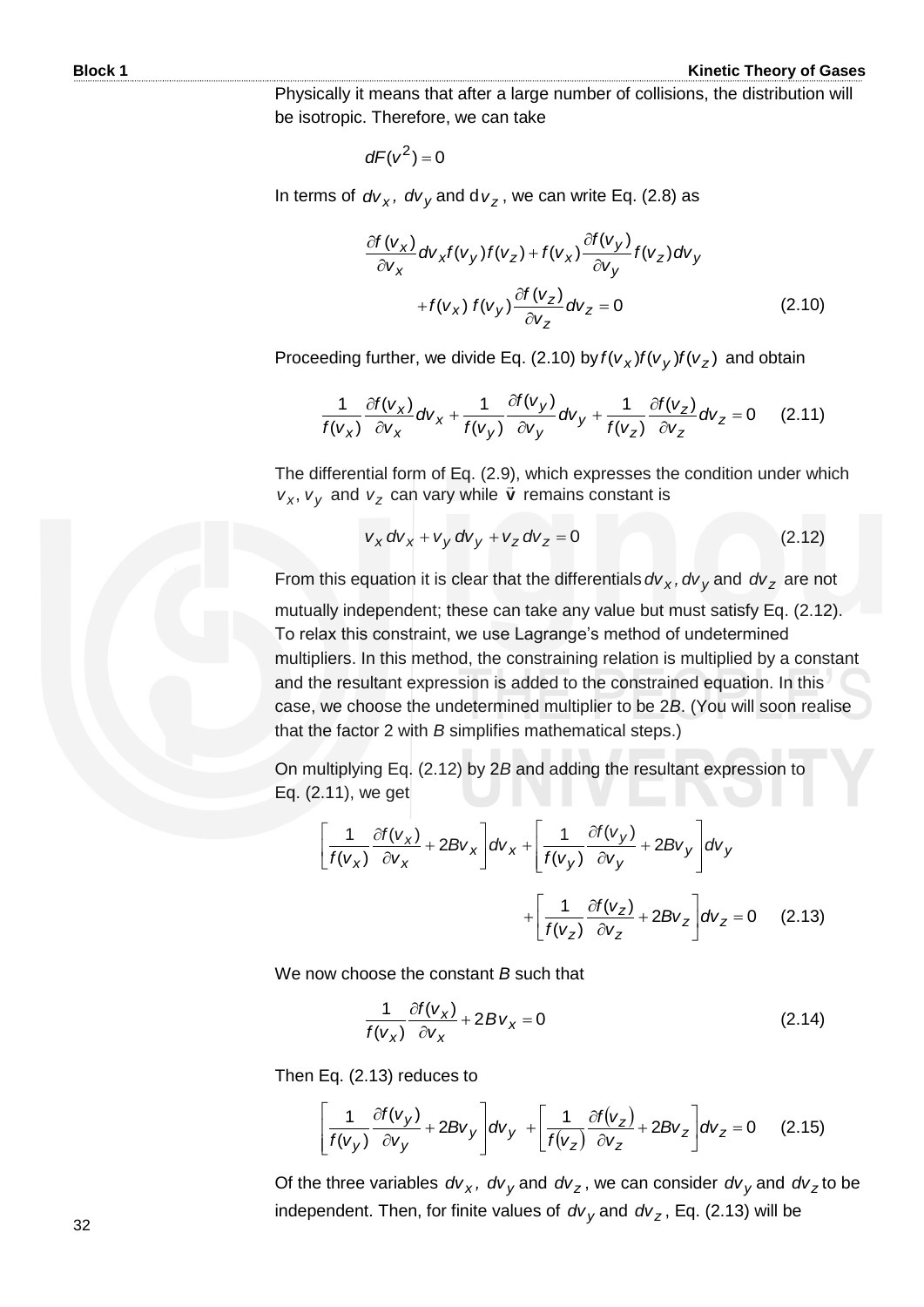satisfied if the coefficients of these differentials in Eq. (2.15) vanish separately. This leads us to the equations

$$
\frac{1}{f(v_y)}\frac{\partial f(v_y)}{\partial v_y} + 2Bv_y = 0\tag{2.16}
$$

and  $\frac{1}{f(x)} \frac{\partial f(v_z)}{\partial x} + 2Bv_z = 0$ 

To proceed further, we rewrite Eq. (2.14) as

*z z*

 $\partial$  $\partial$ 

*v vf*

 $\frac{1}{\sqrt{2}}\frac{\partial f(v_z)}{\partial z} + 2Bv_z =$ 

*z*

*Bv*

 $(v_z)$ 

*vf*

*z*

$$
\frac{df(v_x)}{f(v_x)} = -2Bv_x dv_x
$$

Note that we have replaced ' $\partial$ ' with  $d$  because  $f$  in the above expression is a function of  $v_x$  only.

This equation can be easily integrated to obtain

$$
\ln f(V_X) = -\frac{2Bv_X^2}{2} + \ln A
$$

where ln *A* is an arbitrary constant of integration.

You can rewrite this result as

$$
f(v_x) = Ae^{-Bv_x^2}
$$
 (2.18)

where *A* and *B* are unknown constants. Note that Lagrange's method of undetermined multipliers has helped us to discover the form of the function *f*; it is a decaying exponential. But now we will have to deal with two unknown constants (*A* and *B*) rather than one unknown function (*f* ). This apparent

complexity should not discourage you; it is more difficult to determine an unknown function than two unknown constants.

Note that Eq. (2.18) gives the probability for a molecule having velocity component in the *x*-direction between  $v_x$  and  $v_x + dv_x$ .

On combining this result with Eq. (2.2) we can express the number of molecules having velocity components in the range  $v_x$  to  $v_x + dv_x$  as

$$
dN_{V_X} = N A \exp(-B{V_X}^2) dV_X
$$
 (2.18a)

Proceeding further, we note that the differential equations satisfied by  $f(v_y)$  and  $f(v_z)$  will be similar to that satisfied by  $f(v_x)$ . Therefore, by analogy, we can write

$$
f(v_y) = Ae^{-Bv_y^2}
$$
 (2.19)

and

$$
f(v_z) = Ae^{-Bv_z^2}
$$
 (2.20)

On combining Eqs. (2.18), (2.19) and (2.20) with Eq. (2.6), we obtain the required expression for  $d^3N_{V_{\chi}V_{\chi}V_{\chi}^2}$ :

(2.18)

(2.17)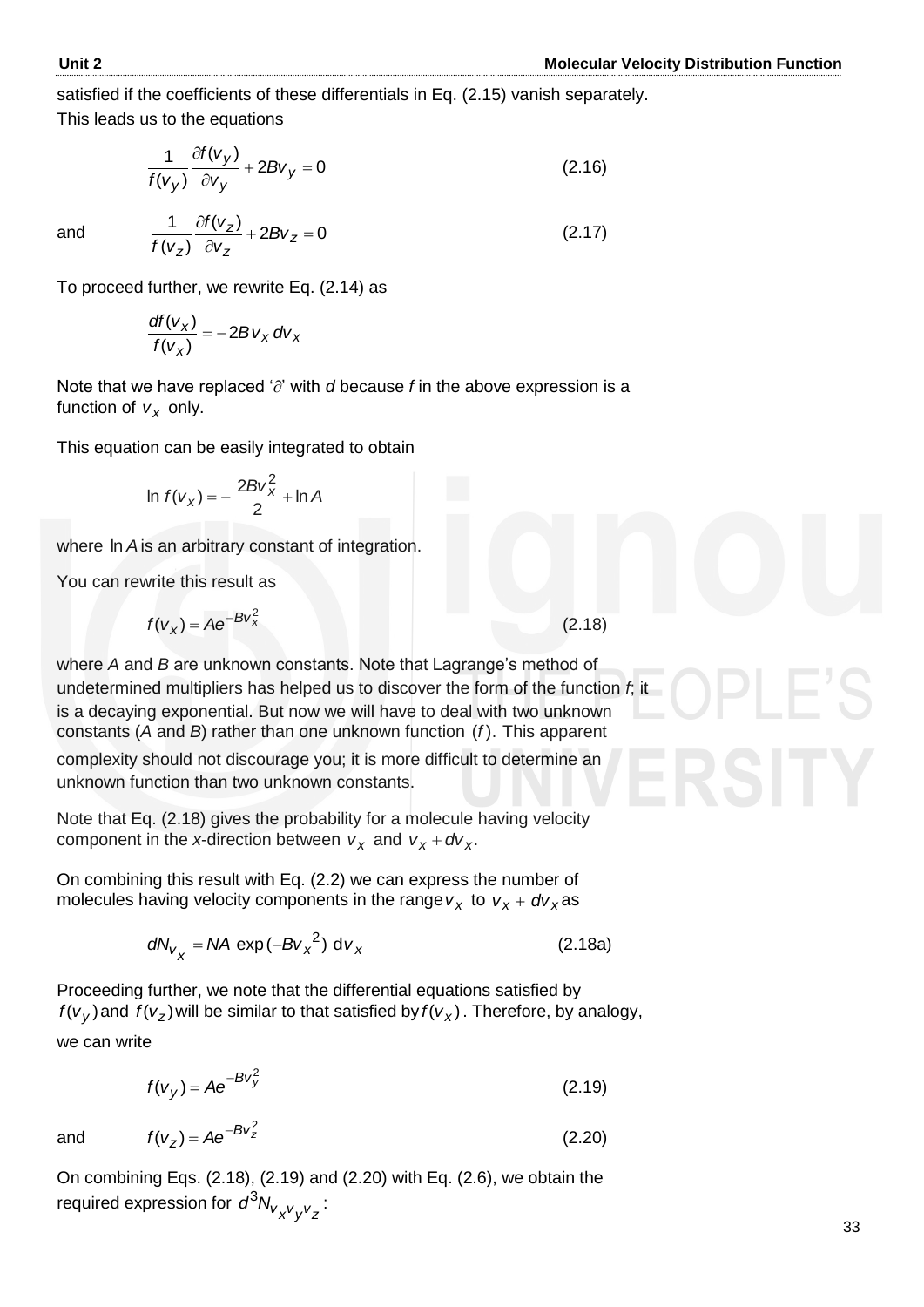$$
d^{3}N_{V_{X}V_{Y}V_{Z}} = N A^{3} e^{-B(V_{X}^{2} + V_{Y}^{2} + V_{Z}^{2})} dv_{X} dv_{Y} dv_{Z}
$$

$$
= N A^{3} e^{-B V^{2}} dv_{X} dv_{Y} dv_{Z}
$$
(2.21)

Hence, the probability that a molecule has velocity between **v**  $\vec{v}$  and  $\vec{v}$  +  $\vec{\alpha v}$  $\vec{v} + d\vec{v}$  is given by

$$
\frac{d^3N_{V_xV_yV_z}}{N} = A^3e^{-Bv^2}d^3v\tag{2.22}
$$

where  $d^3v = dv_x dv_y dv_z$  is three-dimensional element of velocity space.

This expression is referred to as the **Maxwell velocity distribution function**. This result shows that the probability that a molecule has velocity between **v**  $\frac{1}{\pi}$ and  $\vec{v}$  +  $\vec{\alpha v}$  $\vec{v}$  +  $d\vec{v}$  decreases exponentially with  $\vec{v}$ .  $\frac{a}{c}$ 

Usually we are not interested in knowing the molecular distribution for individual velocity components since the distribution has been assumed to be isotropic and gas molecules show no preferential direction of motion. Therefore, it is more desirable to express Eq. (2.21) in other forms. We now discuss distribution function for molecular speeds.

#### **2.2.3 Distribution Function for Molecular Speeds**

To obtain the expression for distribution function for molecular speeds, we consider the number of molecules having speeds in the range  $v$  to  $v + dv$ . We can easily calculate this number by considering a spherical shell of radius *v* and thickness *dv*, in the velocity space (see Fig. 2.2). The number of velocity vectors ending in such a spherical shell gives the required number.



**Fig. 2.2**: **A spherical shell of radius** *v* **and thickness** *dv***.** 

The volume of such a shell in velocity space will be  $4\pi v^2$  dv. In view of the geometry under consideration, it will be more appropriate to express the volume element *dv<sub>x</sub>dv<sub>y</sub>dv<sub>z</sub>* in terms of spherical polar coordinates. So we put  $dv_x dv_y dv_z = v^2 \sin \theta d\theta d\phi dv$  and replace  $d^3N_{v_xv_yv_z}$  by  $dN_v$ . Note that the limits of integration over  $\theta$  vary from 0 to  $\pi$  and over  $\phi$  from 0 to  $2\pi$ . This gives

$$
dN_{V} = \int_{\theta=0}^{\pi} \int_{\phi=0}^{2\pi} N A^{3} e^{-Bv^{2}} v^{2} \sin \theta \, d\theta \, d\phi \, dv
$$
  
=  $N A^{3} v^{2} e^{-Bv^{2}} [(-\cos \pi + \cos \theta) 2\pi] dv = 4\pi N A^{3} v^{2} e^{-Bv^{2}} dv$  (2.23)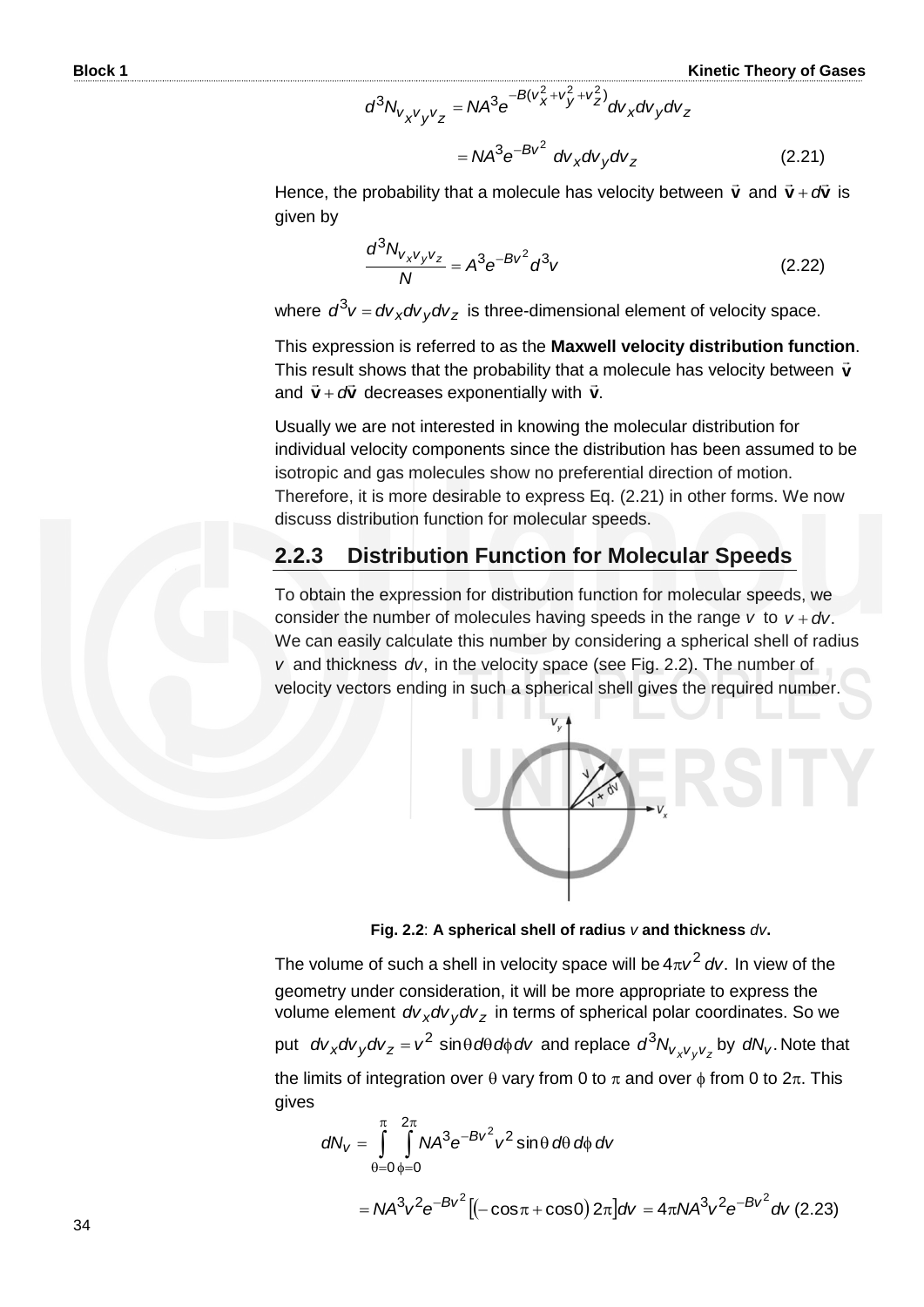The ratio,  $dN_V/dV$  determines the Maxwellian distribution of molecular

**speeds**. The qualitative shape of the Maxwellian distribution function as a function of molecular speed is shown in Fig. 2.3.





Note that

- The shape of the curve is determined by the interplay of an increasing quadratic function and a decaying exponential.
- For smaller values of *v,* the quadratic function dominates and the curve rises. The exponential function begins to become important gradually.
- Beyond a certain value of *v,* the exponential term begins to dominate and limits the maximum of the curve to a finite value. At that point, the curve shows an inversion and decays exponentially thereafter.
- If we consider a strip of width *dv,* its area (shown by the shaded part) gives us the number of molecules with speeds between  $v$  and  $v + dv$ . The number of gas molecules with very small and very large speeds is extremely small.
- The area under the curve gives the total number of molecules in the gas.

Note that to relax the constraint expressed by Eq. (2.9), we introduced only one unknown constant (2*B*) but Eq. (2.23) for molecular velocity distribution has two unknowns (*A* and *B*). Obviously, we must determine these to obtain the quantitative shape of the distribution curve. Let us do so now.

### **2.2.4 Determination of Constants** *A* **and** *B*

To evaluate the unknown constants *A* and *B,* we first make use of the fact that if we integrate Eq. (2.23) for  $dN<sub>v</sub>$  over all possible values of  $v$  from 0 to  $\infty$ , we will get the total number of molecules:

$$
N = \int dN_V = 4\pi N A^3 \int_0^\infty v^2 e^{-Bv^2} dv
$$
 (2.24)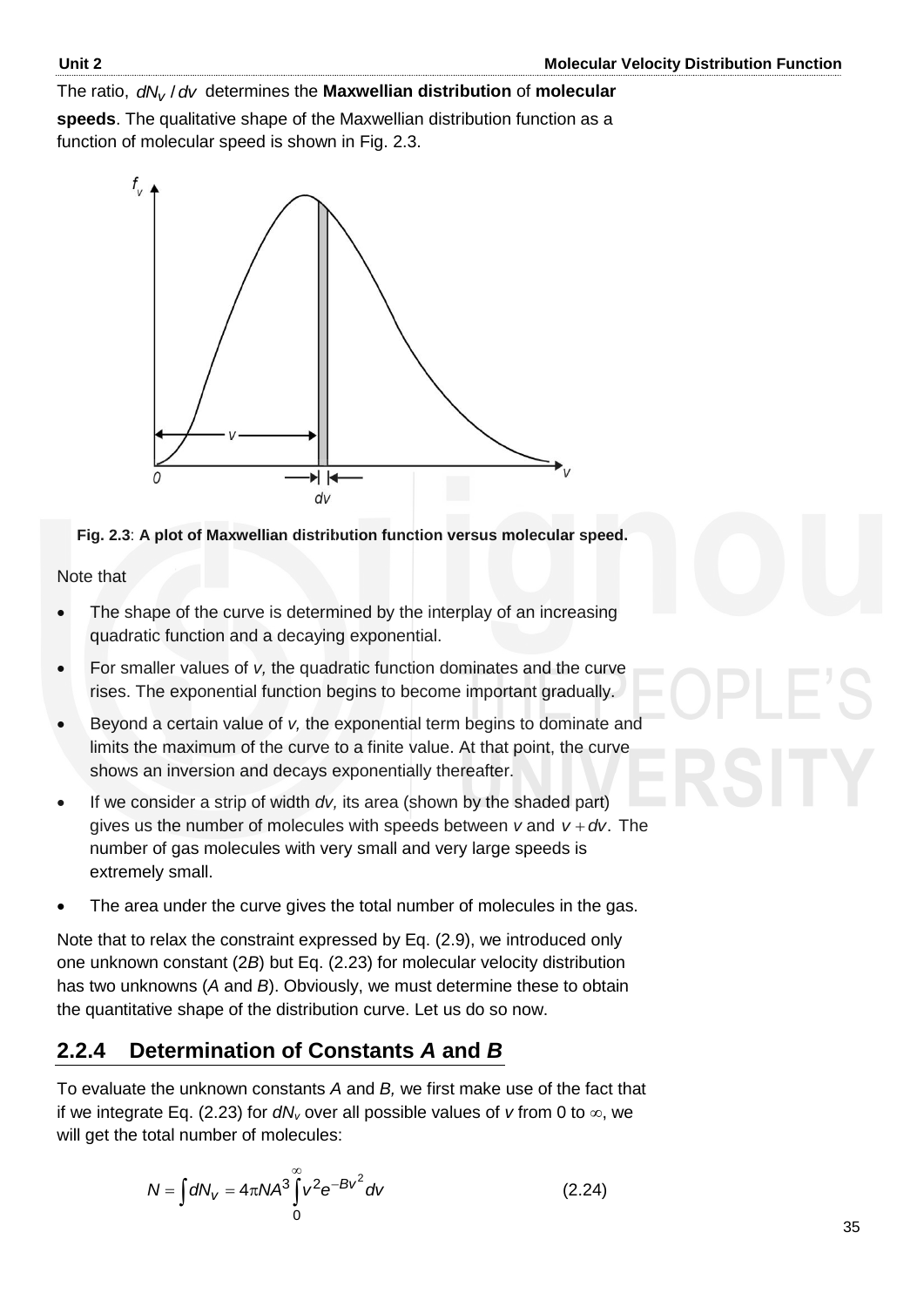The value of the integral

 $\overline{\phantom{a}}$  $\bigg)$  $\left(\frac{n+1}{2}\right)$  $\setminus$  $=\frac{1}{2R((n+1)/2)}\Gamma\left(\frac{n+1}{2}\right)$  $\int^{\infty}$ e<sup>-</sup> 2 1  $2B^{((n+1)/2)}$ 1 *n* 0  $e^{-BV^2}v^n$ dv *n B*

where  $\Gamma(n)$  is gamma function. Its values for a few values of *n* are given below:

| n             | $\Gamma(n)$                    |
|---------------|--------------------------------|
| $\frac{1}{2}$ | $\sqrt{\pi}$                   |
|               |                                |
| $\frac{3}{2}$ | $\sqrt{\pi}$<br>$\overline{2}$ |
| $\mathcal{P}$ |                                |

Note that at ordinary temperatures, all molecules move with finite speed. Moreover, Einstein's theory of relativity puts the upper limit of *v* at the speed of light and no material particle can move with infinite speed. And, at speeds comparable to the speed of light, the theory of relativity stipulates that we should include relativistic effects. Therefore, strictly speaking, the limits 0 to  $\infty$ are non-realistic. However, for mathematical simplicity in present discussion, we will work within these limits without any reference to relativistic effects.

To know the total number of molecules, we have to evaluate the integral in Eq. (2.24). We have given the value of a general integral of this type in the margin. You will be required to use it several times in this unit. Therefore, it will be worthwhile to remember it for fast calculations. If you compare the integral in Eq. (2.24) with that given in the margin remark, you can easily identify that  $n = 2$  and the integral on the RHS of Eq. (2.24) can be expressed in terms of the gamma function as: 3  $\left(\frac{1}{2}\right) = \Gamma\left(\frac{3}{2}\right) = \frac{\sqrt{\pi}}{2}$  $\left(\frac{3}{2}\right)$  $\Big| = \Gamma$  $\left(\frac{n+1}{2}\right)$  $\Gamma\left(\frac{n+1}{2}\right) = \Gamma\left(\frac{3}{2}\right) = \frac{\sqrt{\pi}}{2}$  (see table). Using

this result in Eq. (2.24), we get an elegant expression for the total number of particles:

 $\setminus$ 

2

$$
N = 4\pi N A^3 \frac{1}{2B^{3/2}} \Gamma(3/2) = \frac{4\pi N A^3}{2B^{3/2}} \frac{\sqrt{\pi}}{2}
$$
 (2.25)

 $\overline{\phantom{a}}$ 

2) 2

 $\bigg)$ 

 $\setminus$ 

Those of you who would like to know how the integral in Eq. (2.24) has been evaluated, we illustrate it now. Change the variable of integration and put  $Bv^2 = x$  so that 2*Bv*  $dv = dx$  or  $v dv = \frac{1}{2} dx$ *B v dv* 2  $=\frac{1}{25}$  dx and

. 2 1  $\sqrt{1/2}$  $3/2$  $^{2}dv = \frac{1}{2^{12}}x^{1/2}dx$ *B*  $v^2 dv = \frac{1}{2} \int_0^1 \frac{v^2}{x^2} dx$ . However, the limits of integration will not change since  $x = 0$  for  $v = 0$  and  $x = \infty$  for  $v = \infty$ . Hence we can write

$$
N = 4\pi N A^3 \frac{1}{2B^{3/2}} \int_{0}^{\infty} e^{-x} x^{1/2} dx
$$
 (i)

The integral in this expression denotes a special function, known as **gamma function**:

$$
\Gamma(n) = \int_{0}^{\infty} e^{-x} x^{n-1} dx
$$

In this case,  $n = 3/2$ . Therefore, the integral in (i) is equal to  $\Gamma(3/2) = (1/2)\Gamma(1/2) = \sqrt{\pi/2}$ . In writing the last step, we have used the relation  $\Gamma(n) = (n-1)\Gamma(n-1)$  and  $\Gamma(1/2) = \sqrt{\pi}$ . (You will learn these special functions in higher level physics.) Hence, the expression for total number of particles in the gas takes a simple form:

$$
N = 4\pi N A^3 \frac{1}{2B^{3/2}} \frac{\sqrt{\pi}}{2}
$$

On simplification and rearrangement of terms in Eq. (2.25), we can express *A* in terms of *B*:

$$
A = \sqrt{B/\pi} \tag{2.26}
$$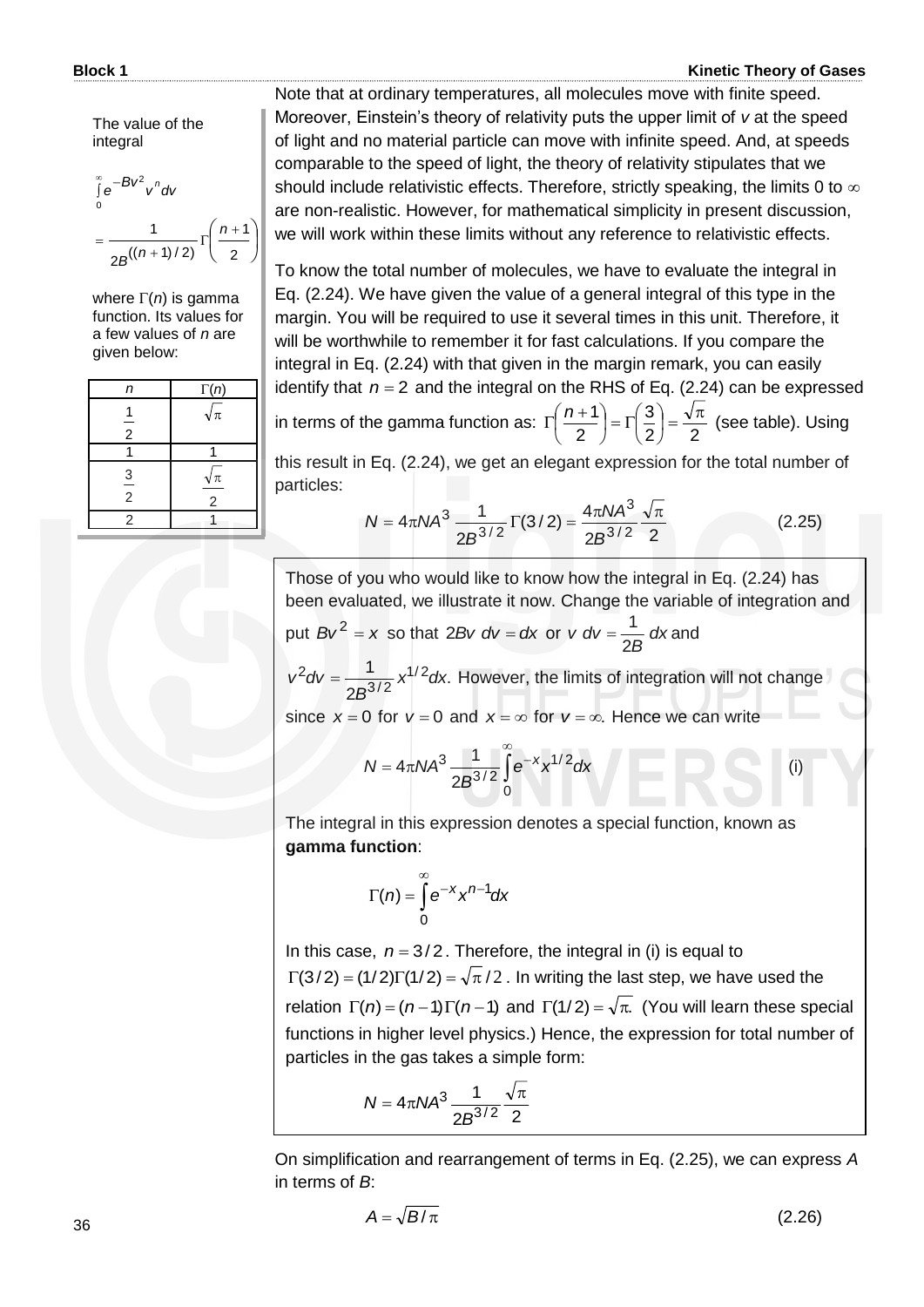(2.28)

To determine *B*, we calculate the mean square speed  $v^2$  of a molecule. It is defined as

$$
\overline{v^2} = \frac{\int_0^\infty v^2 dN_v}{\int_0^\infty dN_v}
$$
 (2.27)

On substituting for *dN<sup>v</sup>* from Eq. (2.23), we can write

$$
\overline{v^2} = \frac{\int_{0}^{\infty} 4\pi N A^3 e^{-Bv^2} v^2 v^2 dv}{\int_{0}^{\infty} 4\pi N A^3 e^{-Bv^2} v^2 dv} = \frac{\int_{0}^{\infty} v^4 e^{-Bv^2} dv}{\int_{0}^{\infty} v^2 e^{-Bv^2} dv}
$$

By referring to the integral in the margin remark on the previous page, we get

$$
\overline{v^2} = \frac{\frac{1}{2B^{5/2}}\Gamma(5/2)}{\frac{1}{2B^{3/2}}\Gamma(3/2)} = \frac{2B^{3/2}\Gamma(5/2)}{2B^{5/2}\Gamma(3/2)}
$$

Since  $\Gamma(5/2) = (3/2)\Gamma(3/2)$ , the expression for  $v^2$  simplifies to

$$
\overline{v^2} = \frac{3}{2B}
$$

In Unit 1, you have learnt that average kinetic energy of a molecule is equal to  $(3/2)$ *k*<sub>B</sub>T. So we can write

$$
\frac{1}{2}m\overline{v^2}=\frac{3}{2}k_BT
$$

On combining this result with Eq. (2.28), we get

$$
\frac{1}{2}m\,\overline{v^2}=\frac{1}{2}m\cdot\frac{3}{2B}=\frac{3}{2}k_BT
$$

so that

$$
B = \frac{m}{2k_{\text{B}}T} \tag{2.29}
$$

On substituting this value of *B* in Eq. (2.26), we obtain the value of constant *A*:

$$
A = \sqrt{\frac{m}{2\pi k_{\text{B}}T}}
$$
 (2.30)

If we now substitute the values of *A* and *B* from Eqs. (2.29) and (2.30), respectively, in Eq. (2.23), we can express the number of molecules in a Maxwellian gas having speeds in the range  $v$  to  $v + dv$  as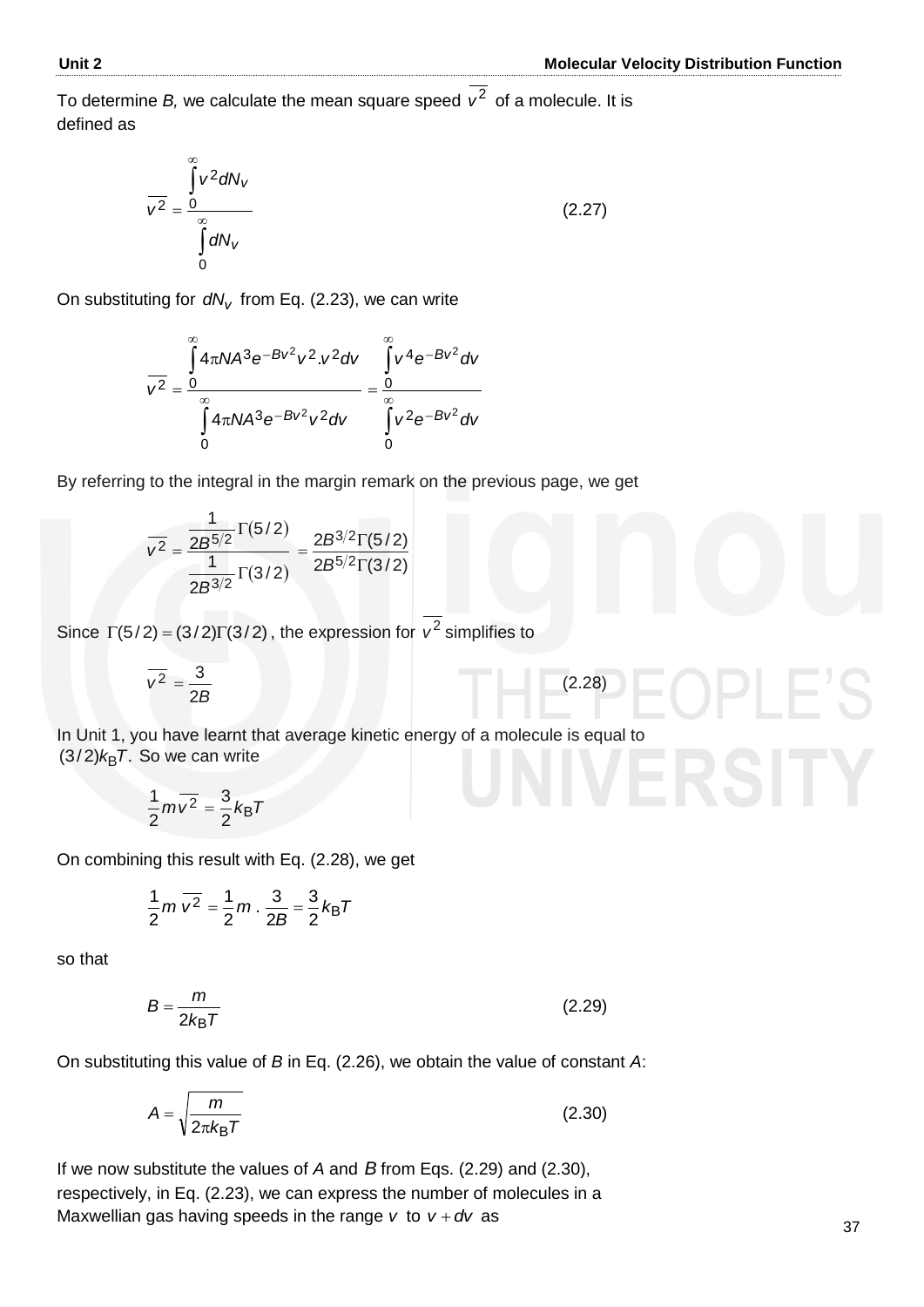$$
dN_V = 4\pi N \left(\frac{m}{2\pi k_B T}\right)^{3/2} v^2 \exp\left[-\left(\frac{mv^2}{2k_B T}\right)\right] dv \qquad (2.31)
$$

Let us pause for a while and reflect on the implications of this result. Eq. (2.31) tells us that distribution of molecular speeds is a function of temperature of the gas. Note that at a given temperature

- The probability that a molecule has a speed between  $v$  and  $v + dv$  is *dN<sub>v</sub>* / *N*.
- The value of Maxwellian distribution function of molecular speeds, *dv*  $f_V = \frac{dN_V}{dV}$ , will be zero for  $v = 0$  as well as  $v = \infty$ . It means that molecular

speeds can have only finite values.

- For small molecular speeds*,* Maxwellian distribution function increases as a quadratic function.
- As magnitude of molecular speed increases, the exponential function, which is a decaying term, starts becoming important. As a result, the Maxwellian distribution function increases initially, attains a maximum value and then decreases exponentially. This is illustrated in Fig. 2.4.
- The Maxwellian distribution curve becomes flatter as temperature increases; the peak value shifts to the right and entire distribution is pushed towards higher speeds because the gas molecules become more energetic.
- The nature of the gas comes into play in determining the shape of the curve through the presence of mass of the molecules.



**Fig. 2.4**: **Plots of Maxwellian distribution function versus speed at three different temperatures.** 

To give you an idea about the numbers involved, we would like you to go through the following Example carefully.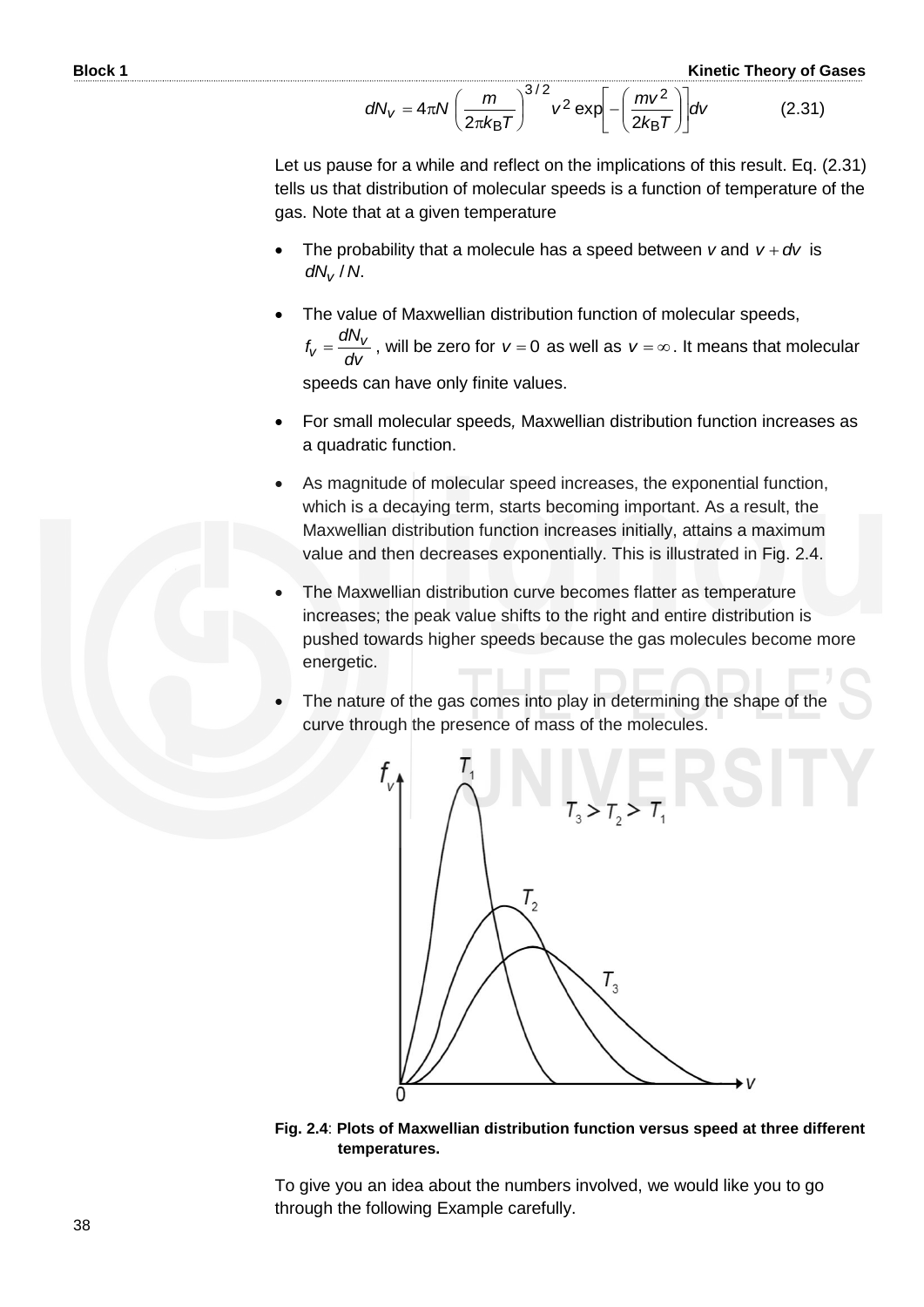# *XAMPLE 2.1***: MAXWELL DISTRIBUTION FUNCTION**

Consider a cubical container having oxygen gas. The velocities of oxygen molecules in this sample have speeds between 185 ms<sup>-1</sup> and 195 ms<sup>-1</sup> at  $0^{\circ}$ C. Calculate (i) the number of molecules in this range, and (ii) the probability that the speed of an oxygen molecule will lie between these values. The mass of oxygen sample is 0.25 kg. Take  $k_{\text{B}} = 1.38 \times 10^{-23} \text{JK}^{-1}$ .

**Solution** ■ From Eq. (2.31) we know that the number of molecules having speeds in the range *v* to  $v + dv$  is given by

$$
dN_V = 4\pi N \left(\frac{m}{2\pi k_B T}\right)^{3/2} v^2 \exp\left[-\left(\frac{mv^2}{2k_B T}\right)\right] dv
$$

The interval of speeds under consideration is  $dv = 195 - 185 = 10$  ms<sup>-1</sup> and the mean speed of molecules is

$$
v = \frac{195 + 185}{2} = \frac{380}{2} = 190 \,\text{ms}^{-1}
$$

Recall that 32 kg of oxygen contains  $6.02 \times 10^{26}$  molecules. Hence, the number of molecules in the given sample (0.25 kg) of oxygen is given by

$$
N = \frac{0.25 \times 6.02 \times 10^{26}}{32} = 0.047 \times 10^{26}
$$

The mass of an oxygen molecule, *m* 26  $\frac{32}{6.02 \times 10^{26}} = 5.31 \times 10$  $\frac{32}{26}$  = 5.31 × 10<sup>-1</sup>  $\times$ kg

At 
$$
T = 273
$$
 K,  $k_B T = (1.38 \times 10^{-23} \text{ J/K}^{-1}) \times 273 \text{ K} = 3.767 \times 10^{-21} \text{ J}$ 

On substituting these values in the expression for *dN<sup>v</sup>* , we get

$$
dN_{V} = 4\pi \times 4.7 \times 10^{24} \left( \frac{5.31 \times 10^{-26} \text{ kg}}{2\pi \times 3.767 \times 10^{-21} \text{ J}} \right)^{3/2} \times
$$
  
\n
$$
(190 \text{ ms}^{-1})^{2} \exp \left( -\frac{(5.31 \times 10^{-26} \text{ kg}) \times (190 \text{ ms}^{-1})^{2}}{2 \times (3.767 \times 10^{-21} \text{ J})} \right) \times (10 \text{ ms}^{-1})
$$
  
\n
$$
= 59.08 \times 10^{27} \times 361 \times (2.245 \times 10^{-6})^{3/2} \exp (-0.2544)
$$
  
\n(i) 
$$
dN_{V} = 21.33 \times 10^{30} \times (3.36 \times 10^{-9}) \times 0.77 = 5.52 \times 10^{22} \text{ molecules.}
$$

(ii) The probability that the speed of an oxygen molecule lies between the given range is only about 1%:

$$
\frac{dN_v}{N} = \frac{5.52 \times 10^{22}}{4.7 \times 10^{24}} = 1.17 \times 10^{-2}
$$

(i)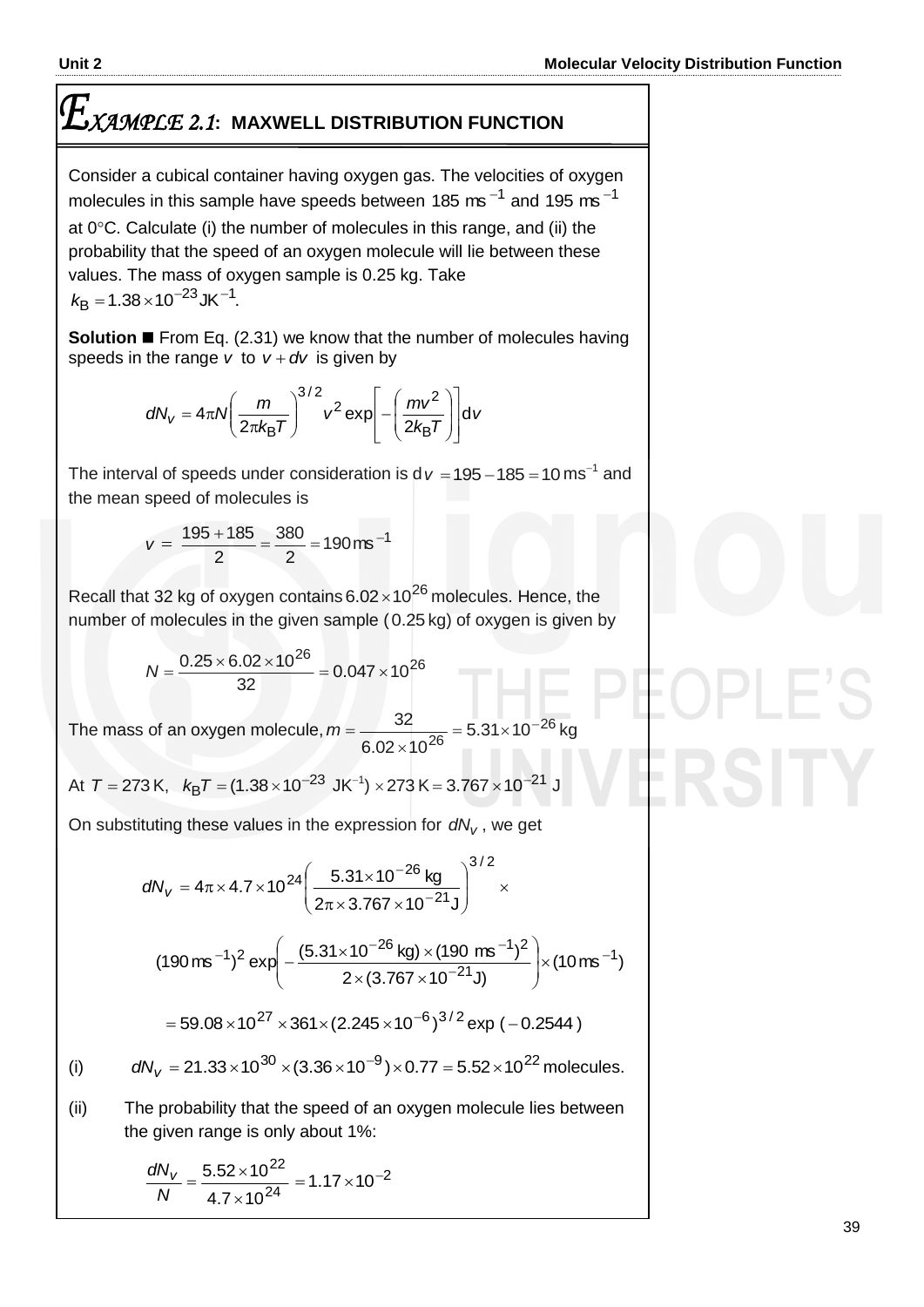#### **2.3 SOME USEFUL DEDUCTIONS FROM MAXWELL'S LAW**

Now you know that Maxwell distribution function gives the number of molecules whose speeds lie within a small range. You may recall that molecules of a gas are free to move with all speeds between zero and infinity. Therefore, it should be possible for us to characterise a Maxwellian gas with some average speed, *v* . Since Maxwell distribution function comprises two competing functions  $-$  an increasing quadratic function and a decaying exponential function  $-$  it should be possible to determine the speed at which the function will have maximum value. It is referred to as the most probable speed,  $v_p$ . From Unit 1, you may recall that energy of a molecule is defined in

terms of mean square speed,  $v^2$ . It will, therefore, be instructive to derive an expression for root mean square speed, *vrms* for a Maxwellian gas. An

estimate of the values of these speeds gives us an idea about the nature of molecular distribution. You will learn how to obtain expressions for these now.

#### **2.3.1 Average Speed**

The **average speed** is defined as

$$
\overline{V} = \frac{\int_{0}^{\infty} v dN_{V}}{\int_{0}^{\infty} dN_{V}} = \frac{1}{N} \int_{0}^{\infty} v dN_{V}
$$
\n(2.32)

On substituting for  $dN_v$  from Eq. (2.31), we get

$$
\overline{v} = \frac{1}{N} 4\pi N \left(\frac{m}{2\pi k_{\text{B}}T}\right)^{3/2} \int_{0}^{\infty} v^{3} \exp\left[-\left(\frac{mv^{2}}{2k_{\text{B}}T}\right)\right] dv
$$
 (2.33)

The integral on the RHS of above expression can be evaluated following the steps described in the Box in Sec. 2.2.4. That is, we introduce a change of variable by defining  $k_{\rm B}$ *T*  $x = \frac{mv}{l}$ B 2  $=\frac{mv}{l\tau}$  and substituting for  $v^3$  dv. You can easily verify that the integral in Eq. (2.33) has the value  $\frac{1}{2}$   $\frac{1}{2}$   $\frac{1}{2}$   $\frac{1}{2}$   $\frac{1}{2}$   $\frac{1}{2}$   $\frac{1}{2}$   $\frac{1}{2}$   $\frac{1}{2}$   $\frac{1}{2}$   $\frac{1}{2}$   $\frac{1}{2}$   $\frac{1}{2}$   $\frac{1}{2}$   $\frac{1}{2}$   $\frac{1}{2}$   $\frac{1}{2}$   $\frac{1$  $2(m/2k_{\rm B}T)$ 1  $E_{\mathsf{B}}T)^2$  $\Gamma$  $m/2k_B$ 

Since  $\Gamma(2) = 1$ , the expression for average speed simplifies to

$$
\overline{v} = 4\pi \left(\frac{m}{2\pi k_{\text{B}}T}\right)^{3/2} \frac{1}{2\left(\frac{m}{2k_{\text{B}}T}\right)^{2}} = \sqrt{\frac{8k_{\text{B}}T}{\pi m}} = \sqrt{\frac{2.55k_{\text{B}}T}{m}} \quad (2.34)
$$

Let us now obtain the expression for root mean square speed.

#### **2.3.2 Root Mean Square Speed**

The **root mean square speed** of a molecule is defined as

$$
V_{\text{rms}} = \sqrt{\overline{V^2}}
$$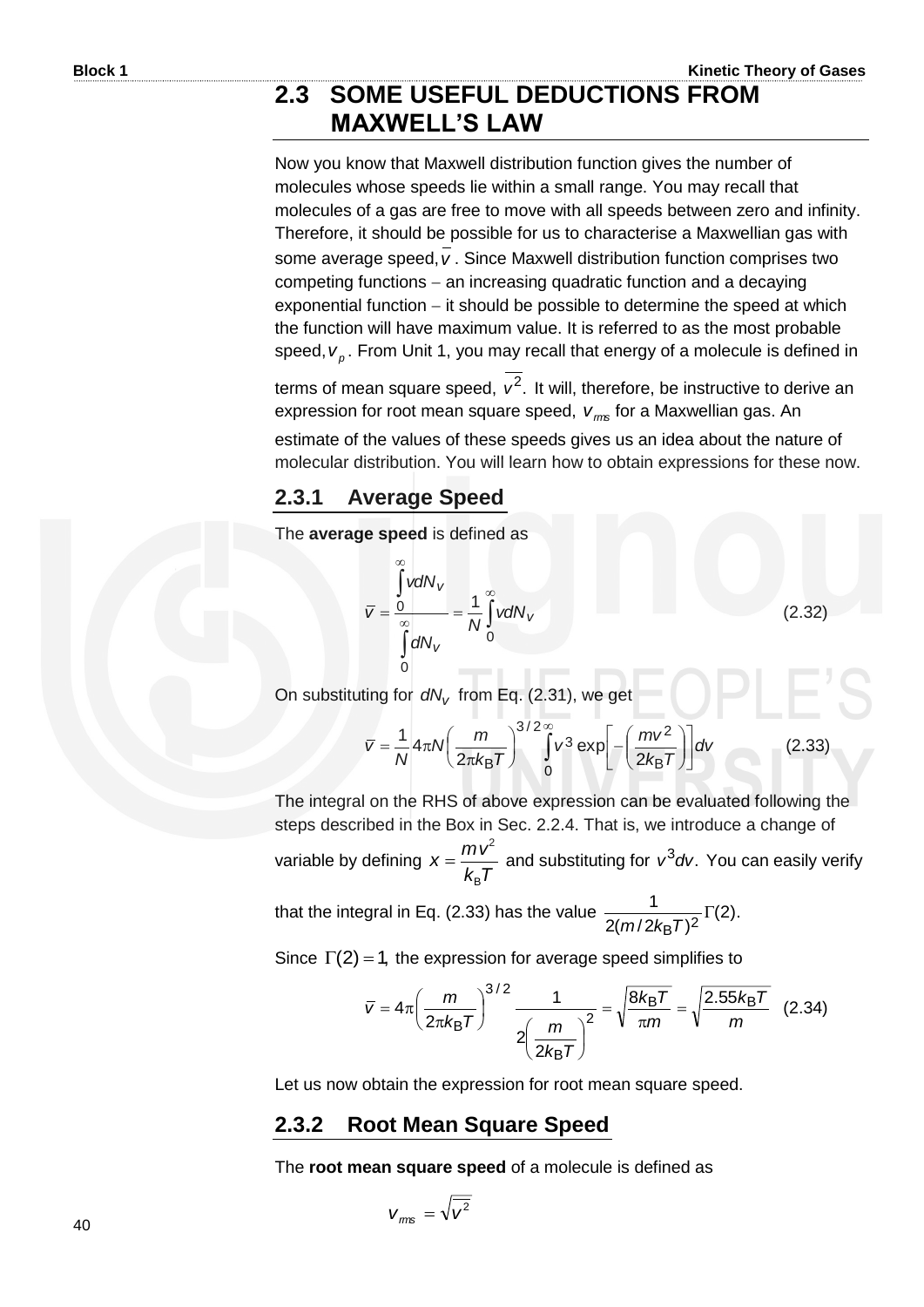From Eq. (2.28), we recall that for a Maxwellian gas, mean square speed is related to constant *B*. On substituting the value of *B* from Eq. (2.29), we get

$$
\overline{v^2} = \frac{3}{2B} = \frac{3k_BT}{m}
$$

Hence,

$$
v_{\text{rms}} = \sqrt{\overline{v^2}} = \sqrt{\frac{3k_B T}{m}}
$$
 (2.35)

By comparing the expressions for average speed and root mean square

speed given in Eqs. (2.34) and (2.35), you will note that  $\overline{\phantom{0}}$  $v_{\text{rms}} > v$ .

#### **2.3.3 Most Probable Speed**

Refer to Fig.2.4 again. The speed at which the Maxwellian distribution function *v f* exhibits maxima is known as the **most probable speed**. It is denoted by the symbol  $v_p$ . To obtain an expression for the most probable speed, we use

the elementary knowledge of calculus: **For maxima of a function to occur, the first derivative with respect to the independent variable should be zero and the second derivative less than zero**. Therefore, let us first

calculate *dv*  $\frac{df_v}{f}$  using Eq. (2.31). This gives

$$
\frac{df_v}{dv} = 4\pi N \left(\frac{m}{2\pi k_B T}\right)^{3/2} \frac{d}{dv} \left[v^2 \exp\left\{-\left(\frac{mv^2}{2k_B T}\right)\right\}\right]
$$

$$
= C \left\{2v \exp\left[-\left(\frac{mv^2}{2k_B T}\right)\right] + v^2 \exp\left[-\left(\frac{mv^2}{2k_B T}\right)\right] \left(-\frac{2mv}{2k_B T}\right)\right\} \quad (2.36)
$$

We now equate  $\frac{u v}{f} = 0$ *dv*  $\frac{df_v}{dx}$  = 0 and solve for *v*. This value will define *v* = *v<sub>p</sub>*. Hence,

we can write

$$
2v_p \exp\left[-\left(\frac{mv_p^2}{2k_BT}\right)\right] + v_p^2 \exp\left[-\left(\frac{mv_p^2}{2k_BT}\right)\right] \left(-\frac{2mv_p}{2k_BT}\right) = 0
$$

We can rewrite it as

$$
2v_p \exp\left[-\left(\frac{mv_p^2}{2k_BT}\right)\right] \left[1-\frac{m}{2k_BT}v_p^2\right] = 0
$$

For finite value of  $v_p$ , this equality will hold only if

$$
1-\frac{m}{2k_{\rm B}T}v_{\rho}^2=0
$$

*m*  $v_p^2 = \frac{2k_B T}{m}$ 

or

Hence, the most probable speed of a molecule in a Maxwellian gas is given by

$$
v_p = \sqrt{\frac{2k_B T}{m}}
$$
 (2.37)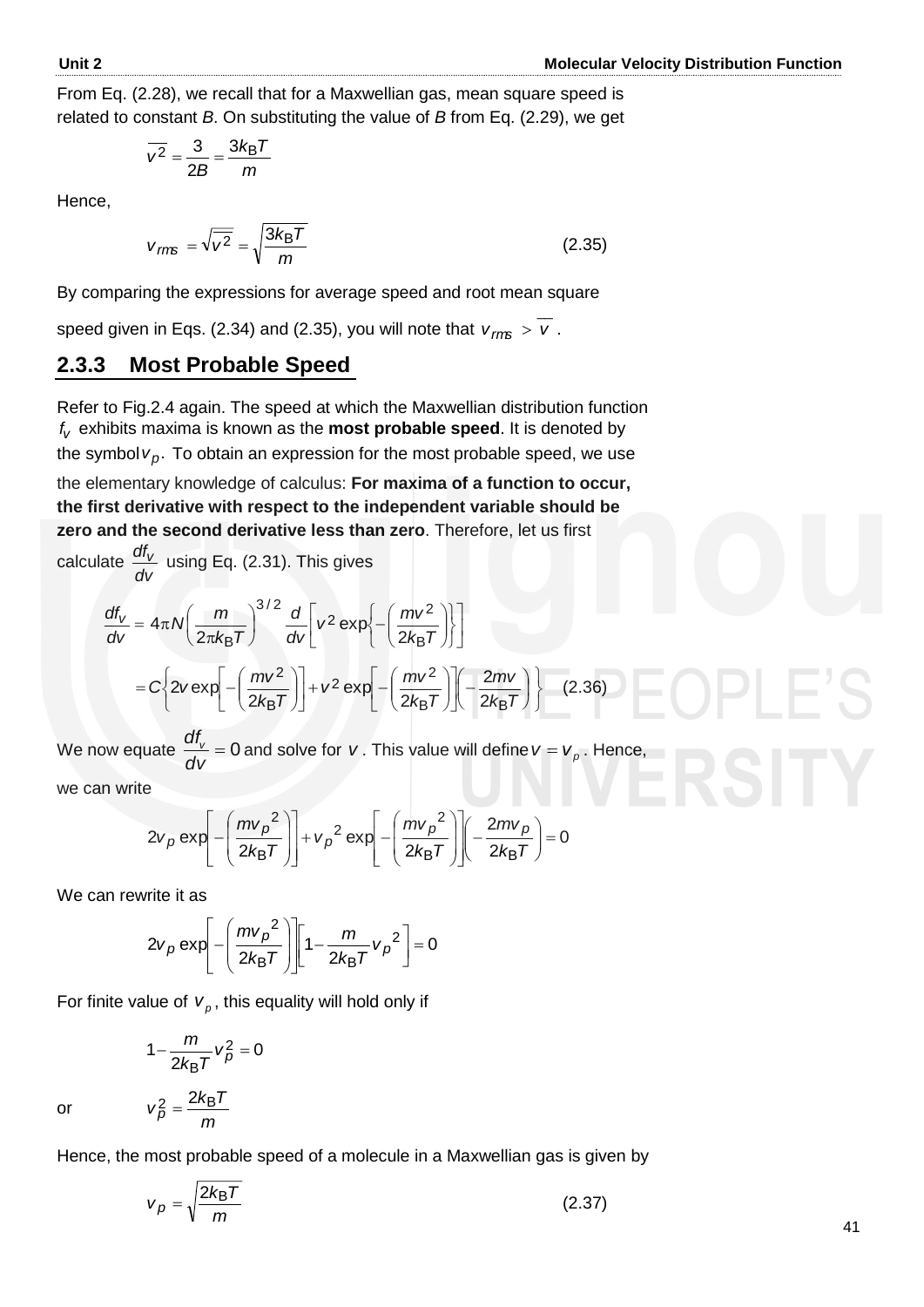The numerical values of average speed, root mean square speed and most probable speed calculated for molecules of a few typical gases on the basis of Eqs. (2.34), (2.35) and (2.37), respectively, at STP are given in Table 2.1. You will note that root mean square speed of a molecule of a Maxwellian gas is greater than its average speed, which, in turn, is greater than the most probable speed. You can easily convince yourself that *v*<sub>p</sub>: *v*: *v*<sub>*rm*s</sub> :: 1: 1.128 : 1.224.

| Gas             | $v_p$ (ms <sup>-1</sup> )<br>$\frac{2 k_{\rm B} T}{m}$ | $\overline{v}$ (ms <sup>-1</sup> )<br>$2.55 k_B T$<br>$\overline{m}$ | $v_{\rm rms}$ (ms <sup>-1</sup> )<br>$\frac{3 k_{\text{B}} T}{m}$ |
|-----------------|--------------------------------------------------------|----------------------------------------------------------------------|-------------------------------------------------------------------|
| H <sub>2</sub>  | 1501                                                   | 1695                                                                 | 1838                                                              |
| $H_2O$          | 502                                                    | 567                                                                  | 615                                                               |
| $N_2$           | 403                                                    | 455                                                                  | 493                                                               |
| Air             | 396                                                    | 447                                                                  | 485                                                               |
| O <sub>2</sub>  | 376                                                    | 425                                                                  | 461                                                               |
| CO <sub>2</sub> | 321                                                    | 362                                                                  | 393                                                               |

| Table 2.1: Values of $v_p$ , $v$ and $v_{rms}$ for different gases at STP |  |  |  |
|---------------------------------------------------------------------------|--|--|--|
|---------------------------------------------------------------------------|--|--|--|

On the basis of this discussion on most probable speed, we cannot say very authentically that Eq. (2.37) corresponds to the maximum of the Maxwellian distribution function. Can you argue this out? As mentioned earlier, for  $v_p$  to

correspond to maximum of the Maxwellian distribution function, the second order derivative should be less than zero. This is a simple exercise of calculus and we will leave it as an SAQ.

#### *SAQ 1* –**Most probable speed**

Calculate the second order derivative of Maxwellian distribution function, substitute the value of most probable speed given by Eq. (2.37) and convince

yourself that  $\frac{d^2v}{dx^2} < 0$ 2  $\lt$ *dv*  $\frac{d^2 f_{v}}{dt^2}$  < 0.

You may like to solve another SAQ.

# *SAQ 2* –**Molecular speeds**

Calculate the most probable speed, average speed and the root mean square speed for oxygen molecules at 300K. Given  $\,m_{\!O_2^{}}=$  5.31 $\times$ 10<sup>–26</sup> kg and  $k_{\rm B} = 1.38\times10^{-23}$  JK<sup>-1</sup>  $k_{\rm B} = 1.38 \times 10^{-23} \text{ JK}^{-1}$ .

Let us now revise what you have learnt so far in this unit.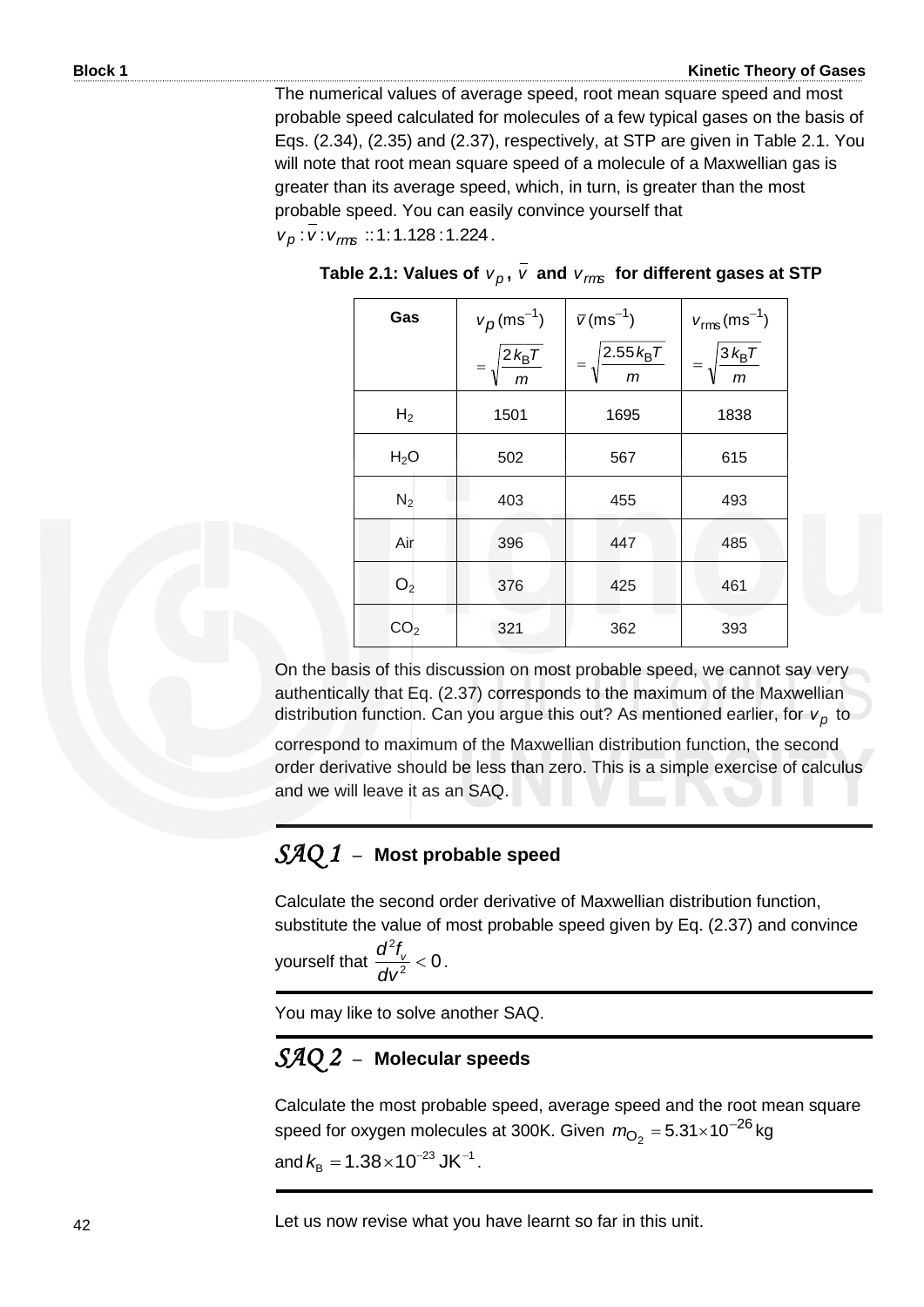# **MAXWELL'S DISTRIBUTION LAW OF SPEEDS**

 The number of molecules in a Maxwellian gas having speeds in the range *v* and  $v + dv$  is given by

$$
dN_V = 4\pi N \left(\frac{m}{2\pi k_B T}\right)^{3/2} v^2 \exp\left[-\left(\frac{mv^2}{2k_B T}\right)\right] dv
$$

- The Maxwellian distribution of molecular speeds is determined by the interplay of an increasing quadratic function and a decaying exponential.
- The Maxwellian distribution is pushed towards higher speeds as temperature increases. However, the peak value of the distribution function  $f_V$  corresponding to the most probable speed shifts to the right and is lowered. That is, as temperature increases, the distribution curve becomes flatter and broader.
- The average speed, root mean square speed and most probable speed of molecules in a Maxwellian gas are respectively given by

$$
\overline{v}
$$
 =  $\sqrt{\frac{2.55 \, \text{kgT}}{m}}$ ,  $v_{\text{rms}} = \sqrt{\frac{3 \, \text{kgT}}{m}}$  and  $v_p = \sqrt{\frac{2 \, \text{kgT}}{m}}$ 

So far, we have confined our discussion to distribution of molecular speeds for a Maxwellian gas at finite temperatures. Another physical quantity of interest is the energy of a gas molecule. You may, therefore, like to know the energy distribution of a Maxwellian gas. Let us learn about it now.

# **2.4 DIRECT EXPERIMENTAL VERIFICATION OF MAXWELL'S LAW: ZARTMAN AND KO EXPERIMENTS**

The apparatus used by Zartman and Ko is illustrated in Fig. 2.5. A beam of bismuth molecules, produced in an oven, was collimated by a series of slits *S*1, *S*2, *S*3. A glass plate *P* fixed inside a cylindrical drum, *D*, which can be rotated at a high speed about an axis passing through its centre, was used to collect bismuth molecules. (Instead of the plate, a photographic film could also be placed.) The entire apparatus was placed in an evacuated chamber.

**Fig. 2.5**: **A schematic diagram of the apparatus used by Zartman and Ko to verify Maxwell's law for distribution of molecular speeds.**







 $\mathsf I$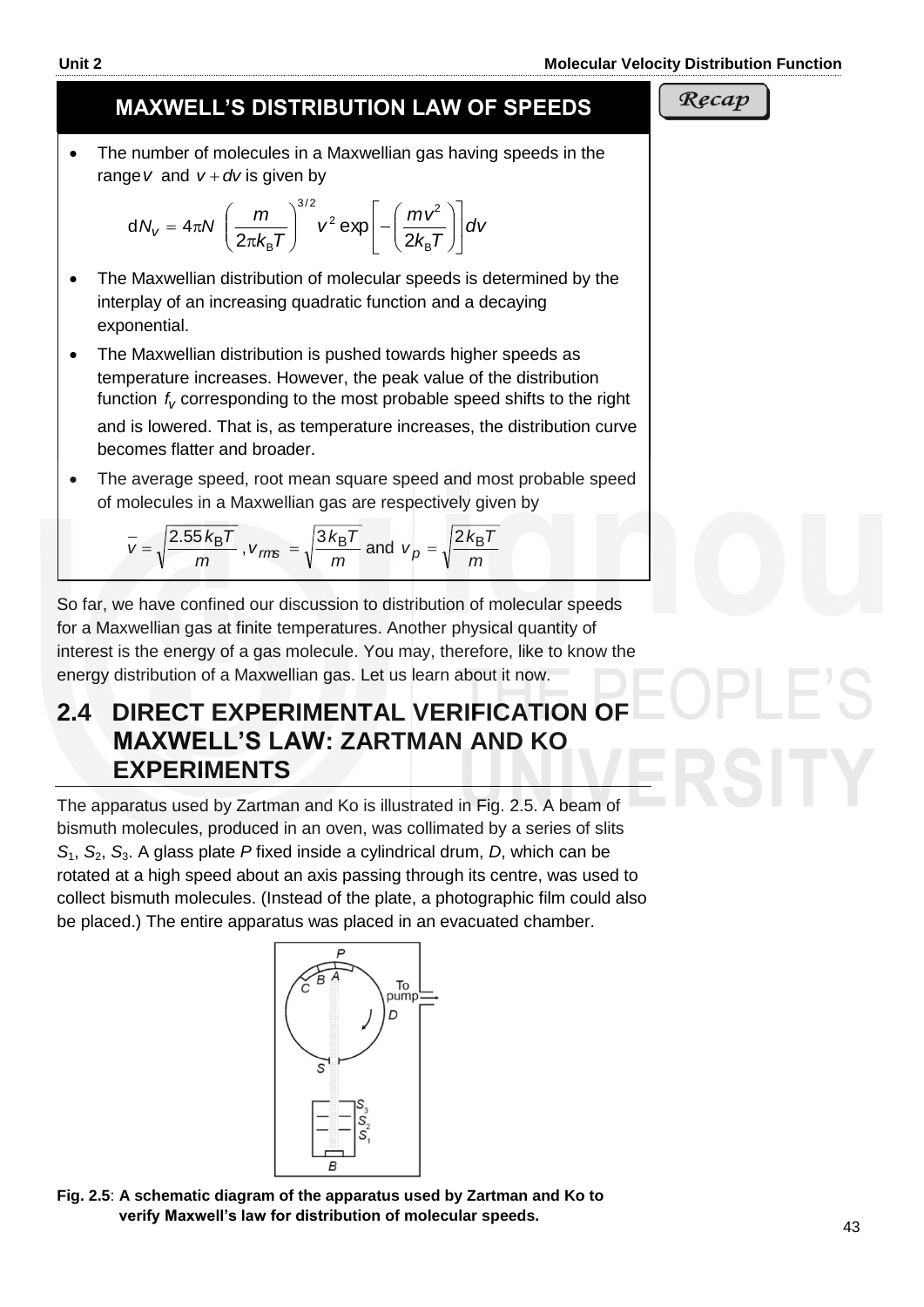When the drum is stationary, the beam will strike the glass plate at a particular spot, *A*, say. And as the drum is rotated, the molecules will enter it only when the slit *S* crosses the molecular beam. If the rotation is clockwise, the glass plate moves towards the right and the faster moving molecules entering the cylinder will strike it to the left of *A*; the point of impact when the cylinder was stationary. Suppose that the slower molecules reach the plate between *B* and *C*. The density of deposit across the plate gives a measure of the velocity distribution of molecules.

The results obtained by Zartman and Ko are shown in Fig. 2.6. The agreement between theoretical and experimental values was surprisingly good.



#### **Fig. 2.6**: **Spread of molecular deposit in the experiment of Zartman and Ko.**

## **2.5 LAW OF EQUIPARTITION OF ENERGY**

In Sec. 1.3.1, you have learnt that translational kinetic energy of a molecule is given by Eq. (1.3):

> $mv^2 = \frac{3}{2}k_B T$ 2 3 2  $\epsilon = \frac{1}{2} m v^2 =$

We also know that molecular motion is completely random. So, for an isotropic distribution in equilibrium, all three directions are equivalent and translational (kinetic) energy associated with each component of velocity of an ideal (perfect) gas molecule is one-third of its total translational (kinetic) energy; equal to  $k_BT/2$ . In other words, we can say that *energy is equally partitioned among the three components of velocity.* This is known as the **principle of equipartition of energy** for a monatomic ideal gas. This is an important result of classical physics. And to discuss its applications, we introduce the concept of *degree of freedom* (d.f.).

#### **2.5.1 Degree of Freedom**

**The degree of freedom of a molecule is defined as the number of independent coordinates required to specify its position in space completely.** A point moving along a curved path has only one d.f. Similarly, a house fly moving on a stretched string has only one d.f. This is because we can completely specify its motion/position with only one coordinate. However, when the house fly moves on the floor, the number of its degrees of freedom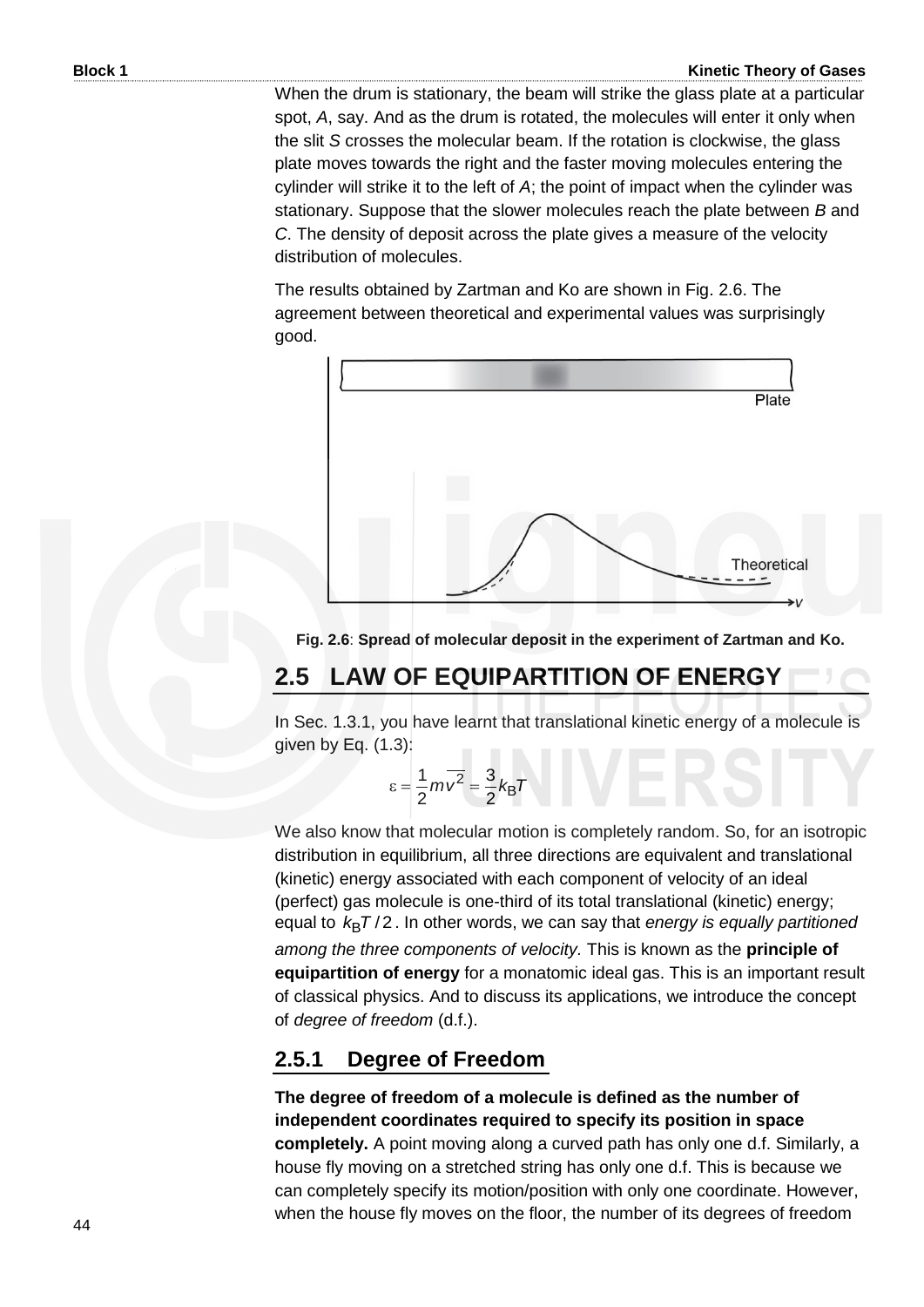increases to two. Similarly, when the housefly flies (in the room), its motion is 3-dimensional and we will require three coordinates (*x*, *y*, *z*) to specify its position. That is, the number of degrees of freedom will be three. How many d.f. does a randomly moving molecule of monatomic gas (like helium, argon, or krypton) have? If you are thinking that it has three translational d.f, you have visualised its motion correctly.

In addition to translational degrees of freedom, a diatomic or a polyatomic molecule has a tendency to rotate (about fixed axes). In another course, you have learnt that we can resolve the angular velocity of a rotating body (molecule in the instant case) along three mutually perpendicular coordinate axes, as shown in Fig. 2.7. So, you may expect a rigid diatomic molecule  $(H<sub>2</sub>)$  $O_2$ , N<sub>2</sub> ...) to have three rotational degrees of freedom. But the moment of inertia of a diatomic molecule about an axis along or parallel to the axis of the molecule (i.e., the line joining the atoms) is very small and no rotation of the molecule as a whole is possible. So, the number of rotational degrees of freedom of a linear diatomic molecule is, in general, only two. That is, a rigid linear diatomic molecule will have a total of five degrees of freedom. (A nonlinear molecule like  $H_2O$  has 3 rotational degrees of freedom.)

# **DEGREE OF FREEDOM**

**The degree of freedom of a molecule is defined as the number of independent coordinates required to specify its position completely***.* **The number of d.f. can also be defined as the total number of independent squared terms appearing in the expression of energy of a system.**

The general formula for the number of degrees of freedom (*f* ) of a molecule . can be written as

$$
f=3q-c
$$

(2.38)

where *q* is the number of atoms constituting the molecule and *c* is the total number of constraints.

For a single atom,  $q = 1$  and  $c = 0$ , since the motion is random, i.e., there is no constraint on its motion. Hence,  $f = 3$ . For a rigid diatomic molecule  $(q = 2)$  and the distance between the atoms is fixed so that  $c = 1$  and  $f = 5$ . You will agree that gas molecules do not have a perfectly rigid structure. So, they may even vibrate as a result of intermolecular collisions.

You may now like to know how much energy is associated with a rotational and vibrational degree of freedom. To discover answer to this question, we recall that in case of translational energy, we have seen that the energy associated with each degree of freedom is solely determined by (linear velocity)  $2$  in each of these independent coordinates and the mean value of the corresponding energy is  $k_{\text{B}}T/2$  . The energy of rotation of a body about a specified axis is determined by (angular velocity)<sup>2</sup> and is equal to  $\int \omega^2 / 2$ , where *I* is moment of inertia about the axis of rotation. So, each of these degrees of freedom has mean rotational energy *k*<sub>B</sub>T/2 . Vibrations present a



**Fig. 2.7: A linear diatomic molecule.**

 $Recap$ 

The number of d.f. can also be defined as the total number of independent squared terms appearing in the expression of energy of a system.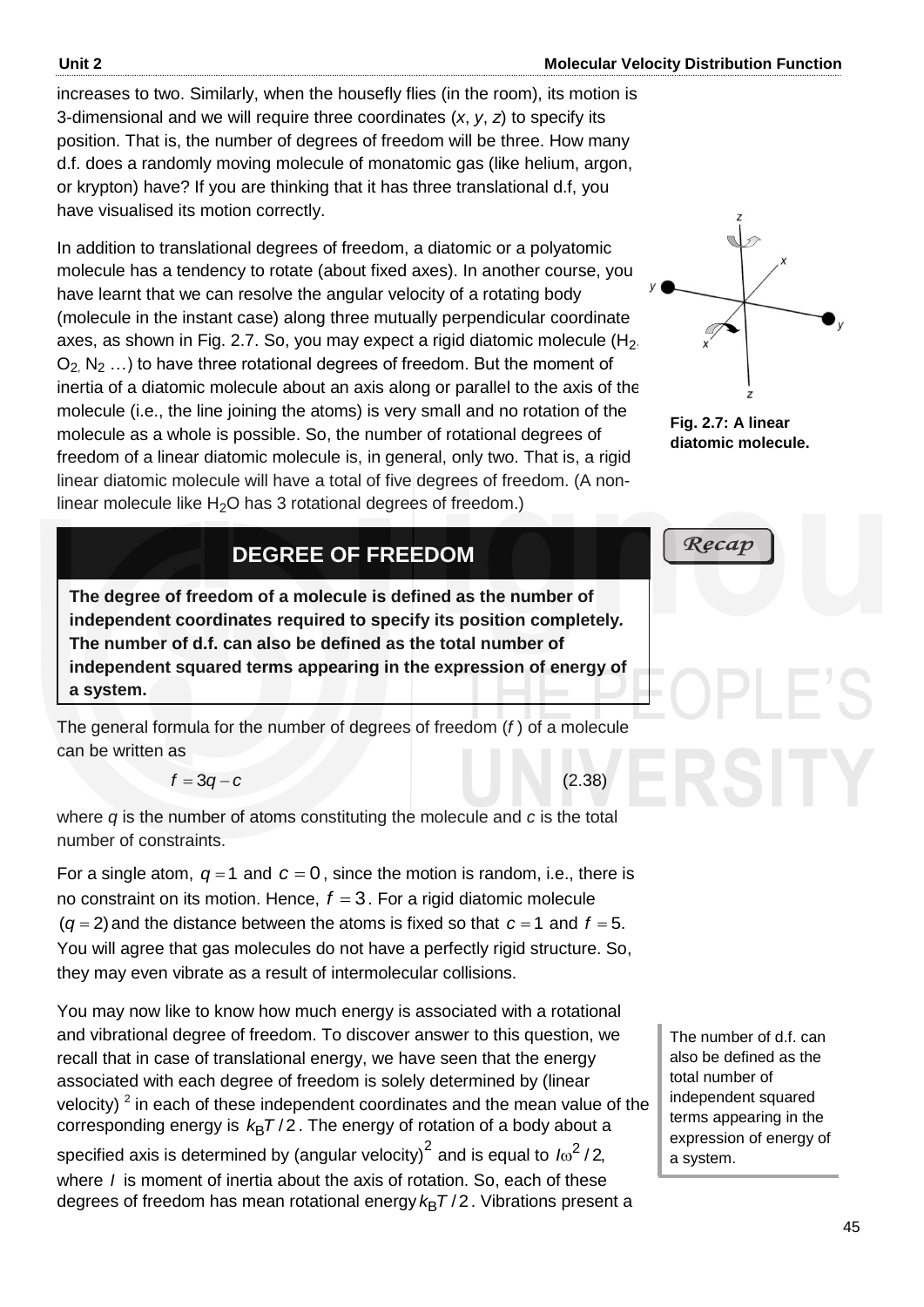**Block 1 Kinetic Theory of Gases**

special problem. For a harmonic oscillator, the equation of motion for a body of mass *m* is

$$
\frac{d^2x}{dt^2} = -\omega^2 x
$$

It has solution of the form

 $x = A\sin \omega t$ 

The kinetic energy of the oscillator at any time is 2 2  $\frac{1}{2}m\left(\frac{dx}{dt}\right)$  $\bigg)$  $\left(\frac{dx}{dt}\right)$  $\setminus$ ſ *dt*  $m\left(\frac{dx}{u}\right)^2$  and the potential

energy is  $\frac{1}{2} m \omega^2 x^2$ 2  $\frac{1}{6}$   $m\omega^2$ *x*<sup>2</sup> and the sum of kinetic and potential energies is  $\frac{1}{6}$   $m$ A<sup>2</sup> $\omega^2$ 2  $\frac{1}{6}$  *mA*<sup>2</sup>  $\omega$ 

suggesting that total energy is independent of *x* as well as its first time derivative. Nevertheless, at any instant of time, the kinetic energy is a quadratic function of linear velocity and the potential energy is a quadratic function of displacement. And each of these contributes  $k_B T/2$  to mean thermal energy. We may therefore conclude that **every active degree of freedom for which thermal energy of a system is a quadratic function of a** variable has associated with it an average thermal energy of  $k_{\mathsf{B}}\mathsf{T}/2$  **.** (The total energy of such a system will be  $f\,k_\text{B}T/2$  .) This is the general statement of the principle of **equipartition of energy**. Note that this principle is not valid for systems where energy is a linear function of the variable, as in

 $\mathcal{R}ecap$ 

### **PRINCIPLE OF EQUIPARTITION OF ENERGY**

**The thermal energy of a system is equally divided amongst all active degrees of freedom and the mean energy associated with each degree of freedom is**  $k_{\text{B}}T/2$ **.** 

Let us now apply the concept of degree of freedom to discuss the heat capacities of gases.

#### **2.5.2 Heat Capacity of Gases**

the case of potential energy due to elevation.

To begin our discussion, we assume that an amount of heat  $\delta Q$  given to a substance increases its temperature by *T*. Then **heat capacity** of a substance is given by  $\delta Q/\Delta T$ . From your +2 classes, you may recall that heat capacity is proportional to the mass of the substance and depends on the temperature. It means that for a given mass of a substance, a different amount of heat may be needed for a unit rise in temperature at different temperatures.

We now define **specific heat capacity** as

$$
C = \frac{1}{m} \frac{\delta Q}{\Delta T}
$$

where *m* is the mass in kg. The specific heat capacity of a substance depends on its nature and temperature. It is measured in  $\text{Jkg}^{-1} \text{K}^{-1}$ . For a gas, we define specific heat capacity at constant volume as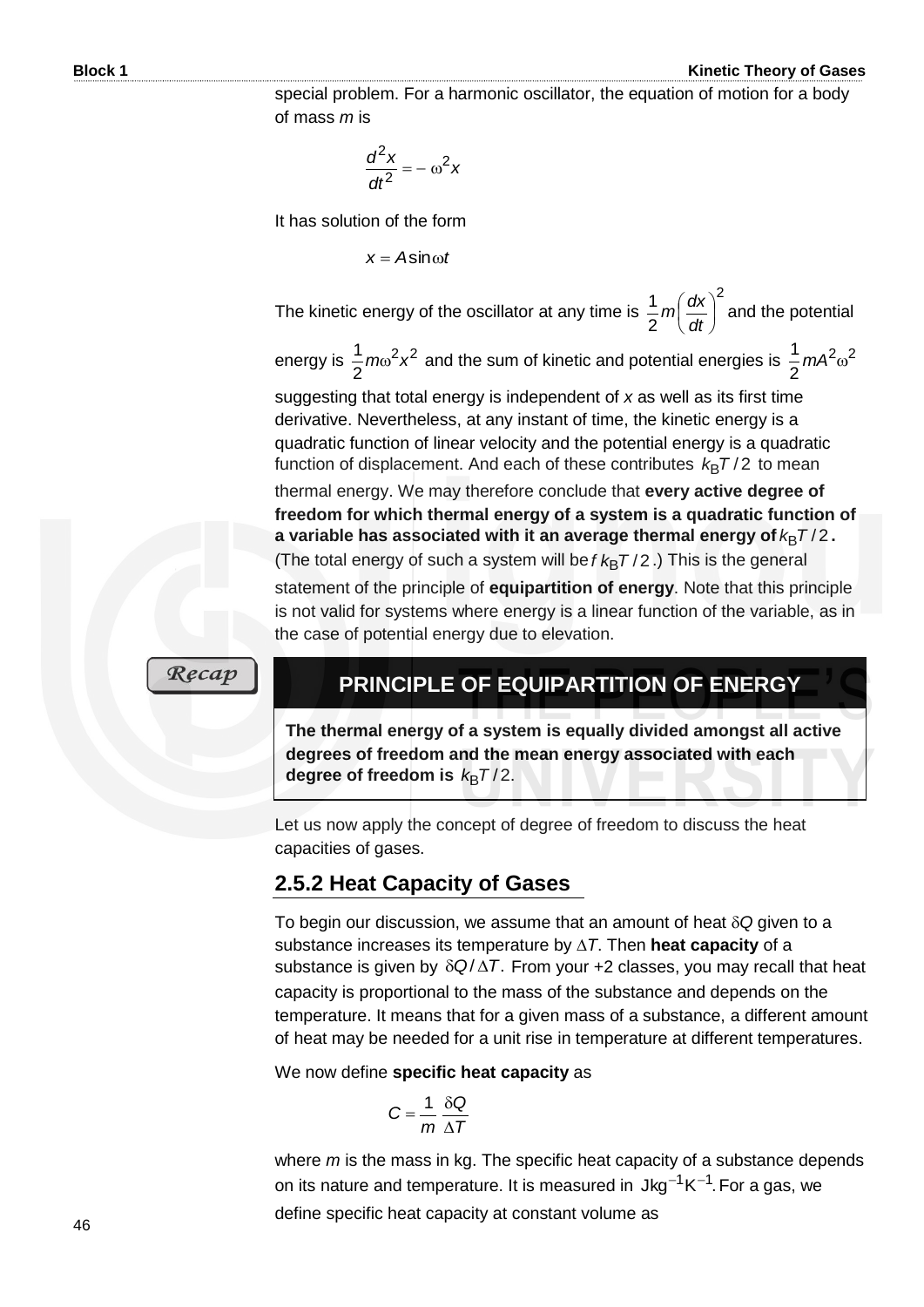$$
C_V = \frac{1}{m} \frac{\delta Q}{\Delta T}\bigg|_V
$$

and specific heat capacity at constant pressure as

$$
C_p = \frac{1}{m} \frac{\delta Q}{\Delta T}\bigg|_p
$$

If the amount of substance is specified in moles  $(\mu)$  instead of mass, we define **molar heat capacity** (*c*), which is written as

$$
c=\frac{1}{\mu}\,\frac{\delta Q}{\Delta T}
$$

The unit of  $c$  is  $J$ mol $^{-1}$ K $^{-1}$ .

Like specific heat capacity, we will have two types of molar heat capacities for a gas:

$$
c_V = \frac{1}{\mu} \left. \frac{\delta Q}{\Delta T} \right|_V
$$

and

$$
c_p = \frac{1}{\mu} \left. \frac{\delta Q}{\Delta T} \right|_p
$$

Let us consider one mole of a gas. Its total kinetic energy is given by

$$
u = N_A \varepsilon
$$

If each molecule in the system has *f* degrees of freedom, we can rewrite the expression for energy as

$$
u = \frac{f N_A}{2} k_B T = \frac{f}{2} RT
$$

This equation implies that **molar heat capacity at constant volume,** defined **as the energy required to raise the temperature of one mole of an ideal gas by one kelvin,** is

$$
c_V = \frac{f}{2}R\tag{2.40}
$$

 $(2.39)$ 

From your school physics, you know that molar heat capacity at constant pressure  $c_p$  =  $c_V$  +  $R$  . (This is known as Mayor's formula). Hence, we can write

$$
c_p = \left(\frac{f+2}{2}\right)R\tag{2.41}
$$

On combining Eqs. (2.40) and (2.41), we can express the ratio of molar heat capacities at constant pressure and at constant volume as

$$
\gamma = \frac{c_p}{c_V} = \frac{f+2}{f} \tag{2.42}
$$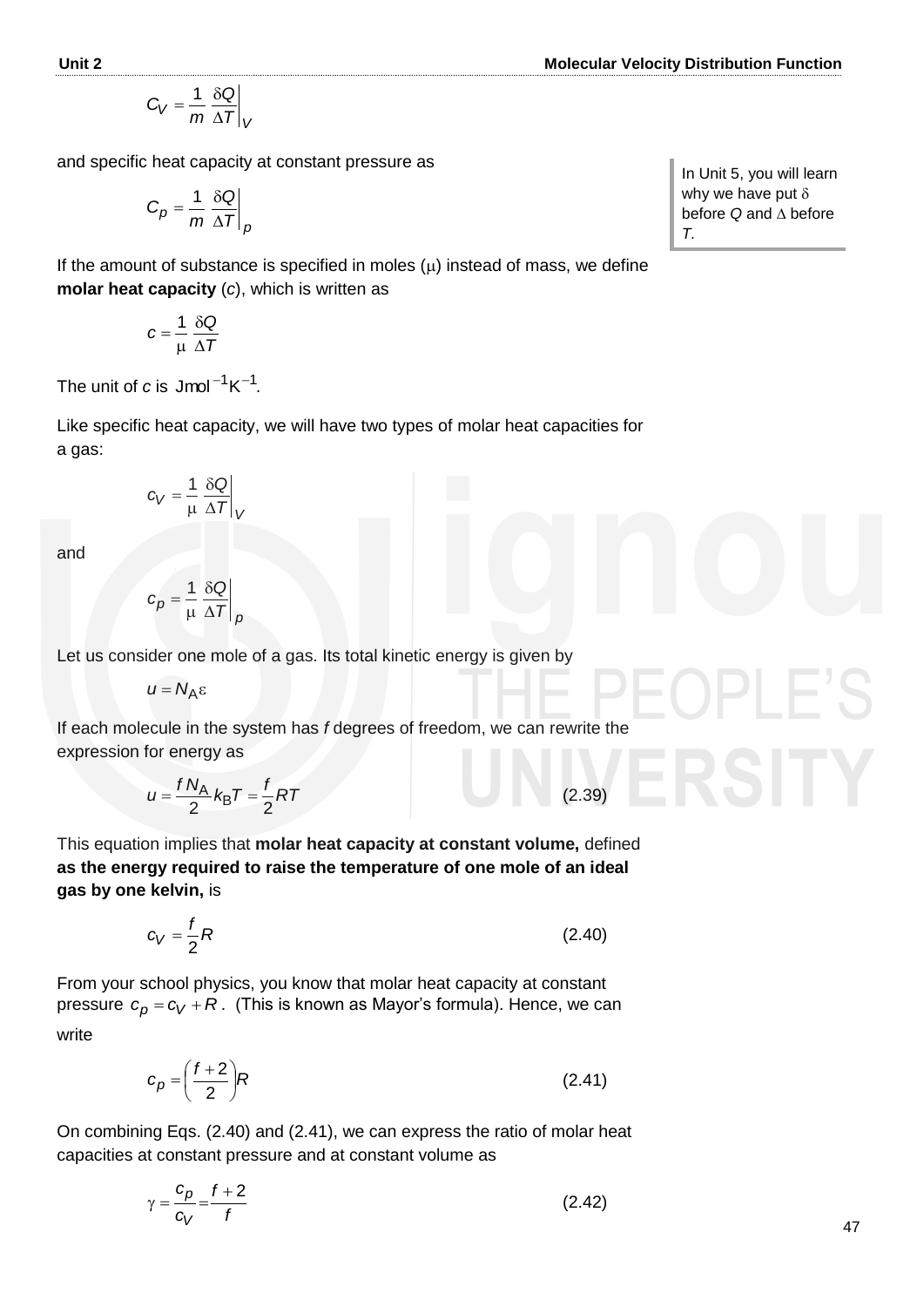From Eq. (2.42) we note that molecular theory predicts the absolute values as well as the ratio of heat capacities in terms of the degrees of freedom and the gas constant. In particular, it shows that  $c_V, c_p$  and  $\gamma$  do not vary with temperature.

Proceeding further, we recall that for monatomic gases,  $f = 3$ . For a monatomic gas, molar heat capacity at constant volume, molar heat capacity at constant pressure and their ratio are given by

$$
c_V = \frac{3}{2}R
$$
,  $c_p = \frac{5}{2}R$  and  $\gamma = \frac{5}{3} = 1.67$  (2.43)

This result shows that the value of  $c_V$  (or  $c_p$ ) is same for all monatomic

gases. As such, this prediction is fairly well borne out by experiments.

You may now ask: Is this result true even for diatomic molecules? To seek answer to this question, we note that for diatomic molecules,  $f = 5$  so that

$$
c_V = \frac{5}{2}R
$$
,  $c_p = \frac{7}{2}R$  and  $\gamma = \frac{7}{5} = 1.4$  (2.44)

Note that the ratio of molar heat capacities decreases with increasing atomicity of gases. This conclusion is in general conformity with experiments. We can also conclude that for all ideal gases, molar heat capacities and their ratios are independent of temperature. This result of molecular theory is fairly well borne out by observed results. Refer to Table 2.2 where we have listed the values of  $\gamma$  and molar heat capacities (in units of *R*) for a few typical gases.

| Gas             | $c_p/R$ | $c_V/R$ | γ    |
|-----------------|---------|---------|------|
| He              | 2.50    | 1.51    | 1.66 |
| <b>Ne</b>       | 2.50    | 1.52    | 1.64 |
| Ar              | 2.51    | 1.51    | 1.67 |
| H <sub>2</sub>  | 3.47    | 2.47    | 1.40 |
| O <sub>2</sub>  | 3.53    | 2.52    | 1.40 |
| Cl <sub>2</sub> | 4.07    | 3.00    | 1.36 |
| Air             | 3.50    | 2.50    | 1.40 |

**Table 2.2: Molar heat capacities at room temperature** 

From the above discussion you may get the impression that elementary kinetic theory explains all observed results. This is not true. The first sign of disagreement between theory and experiments came to knowledge when the ratio of heat capacities of different gases at constant pressure and at constant volume was determined from their measured values and used to determine the number of degrees of freedom; the result was not, in general, an exact integer. You will discover answer to this question as you proceed in this course.

Let us now sum up what you have learnt in this unit.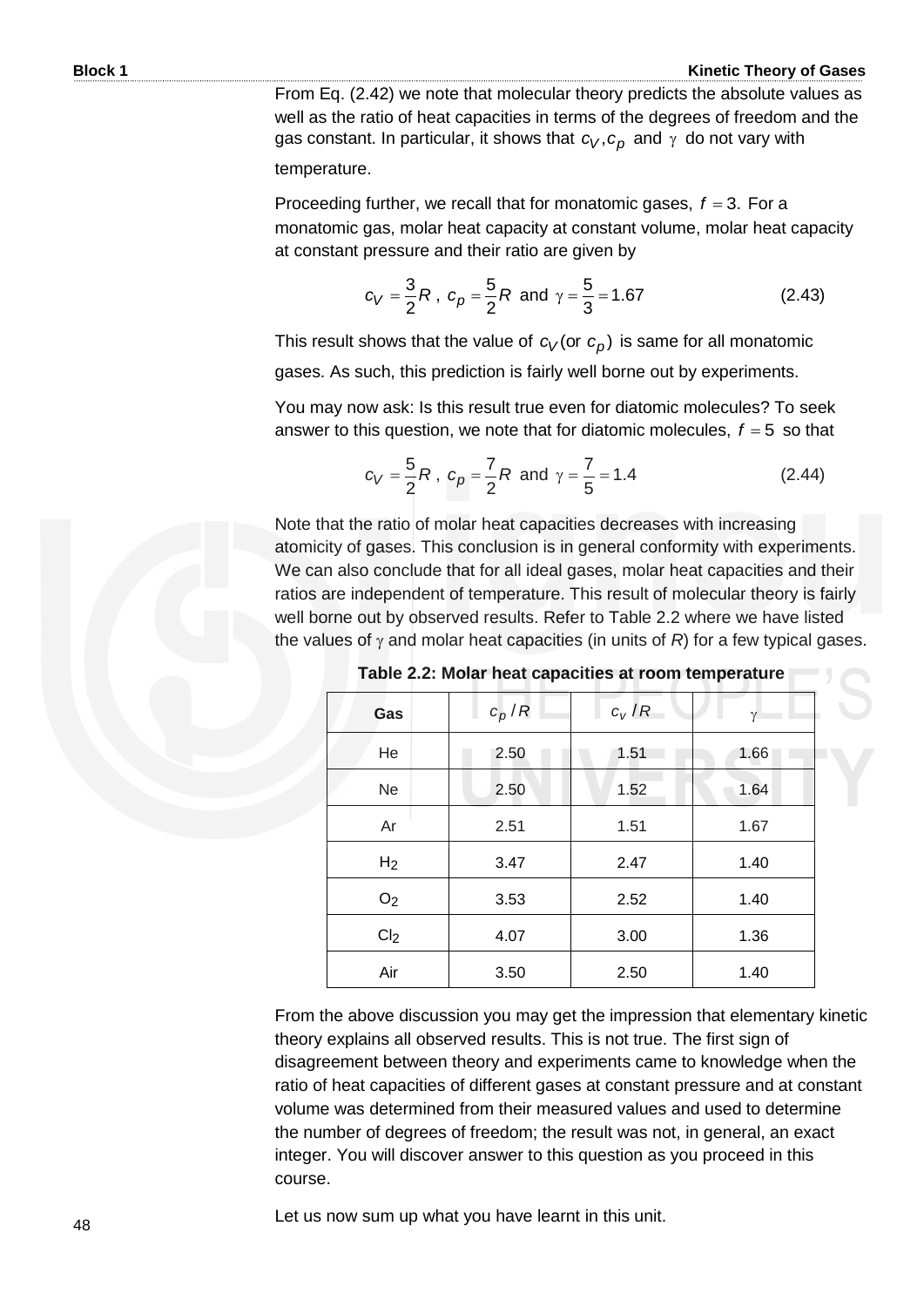# **2.6 SUMMARY**

| <b>Concept</b>                                                | <b>Description</b>                                                                                                                                                                   |
|---------------------------------------------------------------|--------------------------------------------------------------------------------------------------------------------------------------------------------------------------------------|
| <b>Distribution of</b><br>molecular velocities                | The distribution of molecular velocities is given by                                                                                                                                 |
|                                                               | $dN_v = NA^3 e^{-BV^2} d^3v$                                                                                                                                                         |
| <b>Maxwell's law</b>                                          | The distribution of molecular speeds is given by Maxwell's law:                                                                                                                      |
|                                                               | $dN_v = 4\pi N \left(\frac{m}{2\pi k_B T}\right)^{\frac{3}{2}} e^{-\left(\frac{mv^2}{2k_B T}\right)} v^2 dv$                                                                         |
| Root mean square<br>speed, average speed<br>and most probable | The root mean square speed, the average speed, and the most<br>probable speed are, respectively, given by the expressions:                                                           |
| speed                                                         | $V_{\text{rms}} = \sqrt{\frac{3 k_{\text{B}} T}{m}}, \quad \bar{V} = \sqrt{\frac{2.55 k_{\text{B}} T}{m}}, \quad V_{\rho} = \sqrt{\frac{2 k_{\text{B}} T}{m}}$                       |
|                                                               | Note that $V_{rms} > \overline{V} > V_{p}$ .                                                                                                                                         |
| Average energy of<br>a molecule                               | The average energy of a molecule obeying Maxwell's law is given by                                                                                                                   |
|                                                               | $\overline{E} = \frac{3}{2} k_{\text{B}} T$                                                                                                                                          |
| Law of equipartition of<br>energy                             | The law of equipartition of energy states that thermal energy is<br>■<br>equally divided amongst various active degrees of freedom of a<br>molecule and its magnitude is $k_B T/2$ . |
| <b>Molar heat capacities</b>                                  | The molar heat capacity at constant volume, molar heat<br>capacity at constant pressure and their ratio for a monatomic<br>gas are given by                                          |
|                                                               | $c_V = \frac{3}{2}R$ , $c_p = \frac{5}{2}R$ and $\gamma = \frac{5}{3} = 1.67$                                                                                                        |
|                                                               | The molar heat capacity at constant volume, molar heat<br>capacity at constant pressure and their ratio for a diatomic gas<br>are given by                                           |
|                                                               |                                                                                                                                                                                      |

$$
c_V = \frac{5}{2}R
$$
,  $c_p = \frac{7}{2}R$  and  $\gamma = \frac{7}{5} = 1.4$ 

 **The ratio of molar heat capacities decreases with increasing atomicity of gases and their values are independent of temperature**.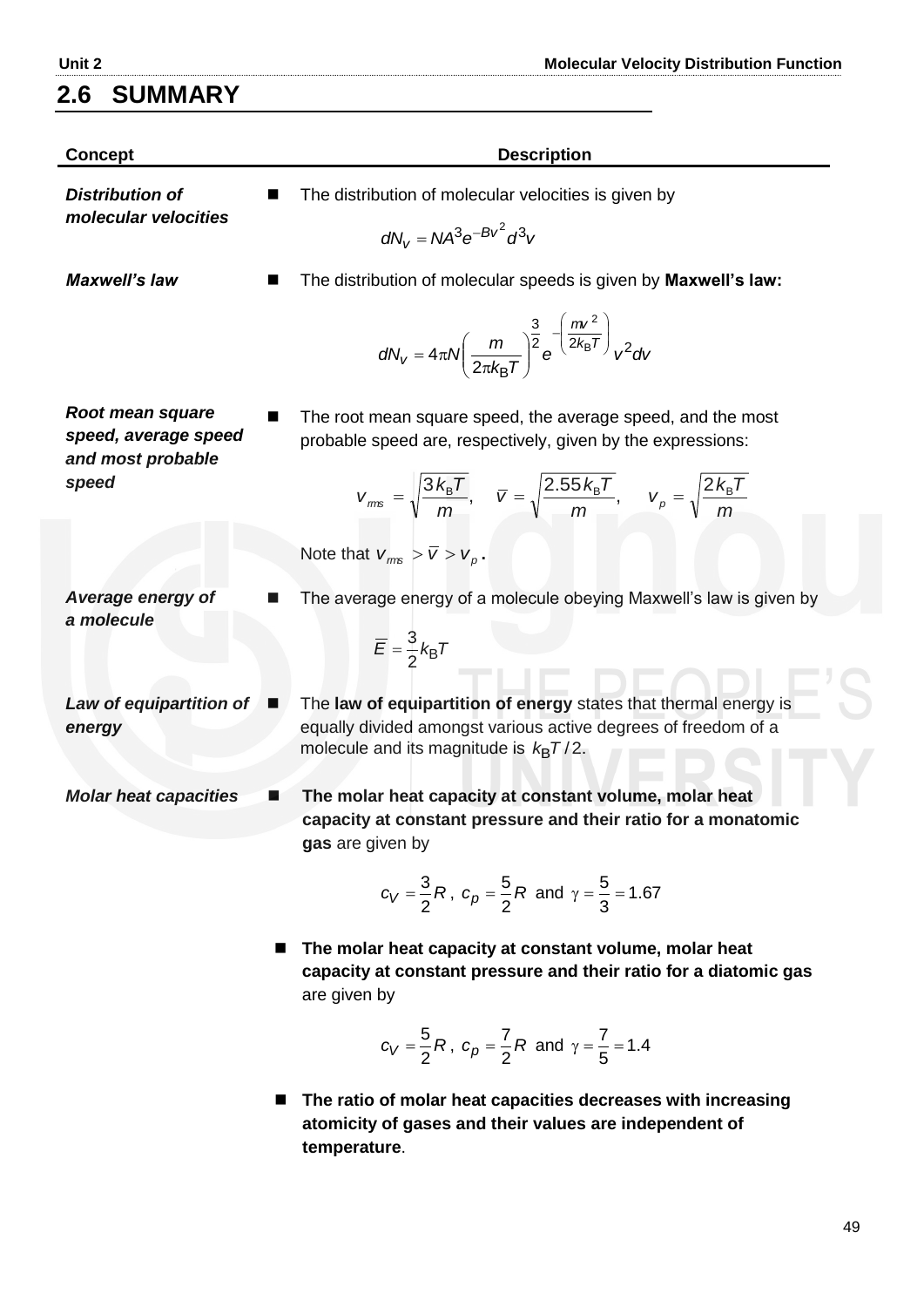# **2.7 TERMINAL QUESTIONS**

- 1. Calculate the temperature at which the velocities of nitrogen molecules  $v_1 = 400$  ms<sup>-1</sup> and  $v_2 = 800$  ms<sup>-1</sup> are associated with the same value of Maxwell distribution function  $f_V$ .
- 2. The average energy of helium molecules is  $\overline{E} = 2.89 \times 10^{-21}$  J. Calculate their average speed (*v* ).
- 3. Obtain the expression for mean translational energy per degree of freedom for the molecules of a Maxwellian gas.
- 4. Calculate the temperature at which root-mean square speed of nitrogen molecules exceeds their most probable speed by 100  $\text{ms}^{-1}$ .
- 5. a) Prove that for a system of particles in random motion, the average velocity  $\bar{v}$  is zero.
	- b) Show that the average velocity distribution is a Gaussian centred about zero velocity.

# **2.8 SOLUTIONS AND ANSWERS**

#### **Self-Assessment Questions**

1. To prove that the most probable speed corresponds to a maximum of the distribution function, we have to show that the second order derivative of the Maxwell's distribution function is less than zero. So we differentiate Eq. (2.36) with respect to v and substitute  $v = v_p$  in the resultant expression.

$$
\frac{d^2 f_V}{dV} = \frac{d}{dv} \left( \frac{df_V}{dv} \right)
$$
\n
$$
= \frac{d}{dv} C \left\{ 2v \exp \left( -\frac{mv^2}{2k_B T} \right) + v^2 \exp \left( -\frac{mv^2}{2k_B T} \right) \left( -\frac{2mv}{2k_B T} \right) \right\}
$$
\n
$$
= C \frac{d}{dv} \left\{ \left[ \exp \left( -\frac{mv^2}{2k_B T} \right) \right] \left[ 2v - \frac{mv^3}{k_B T} \right] \right\}
$$
\n
$$
= C \left[ \exp \left( -\frac{mv^2}{2k_B T} \right) \left[ 2 - \frac{3mv^2}{2k_B T} \right] + \left( 2v - \frac{mv^3}{k_B T} \right) \left( -\frac{2mv}{2k_B T} \right) \exp \left( -\frac{mv^2}{2k_B T} \right) \right]
$$
\n
$$
= C \exp \left( -\frac{mv^2}{2k_B T} \right) \left( 2 - \frac{5mv^2}{k_B T} + \frac{m^2 v^4}{(k_B T)^2} \right)
$$

 On substituting the value of the most probable speed, *m*  $v_p = \sqrt{\frac{2k_B T}{m}}$  in this expression, we get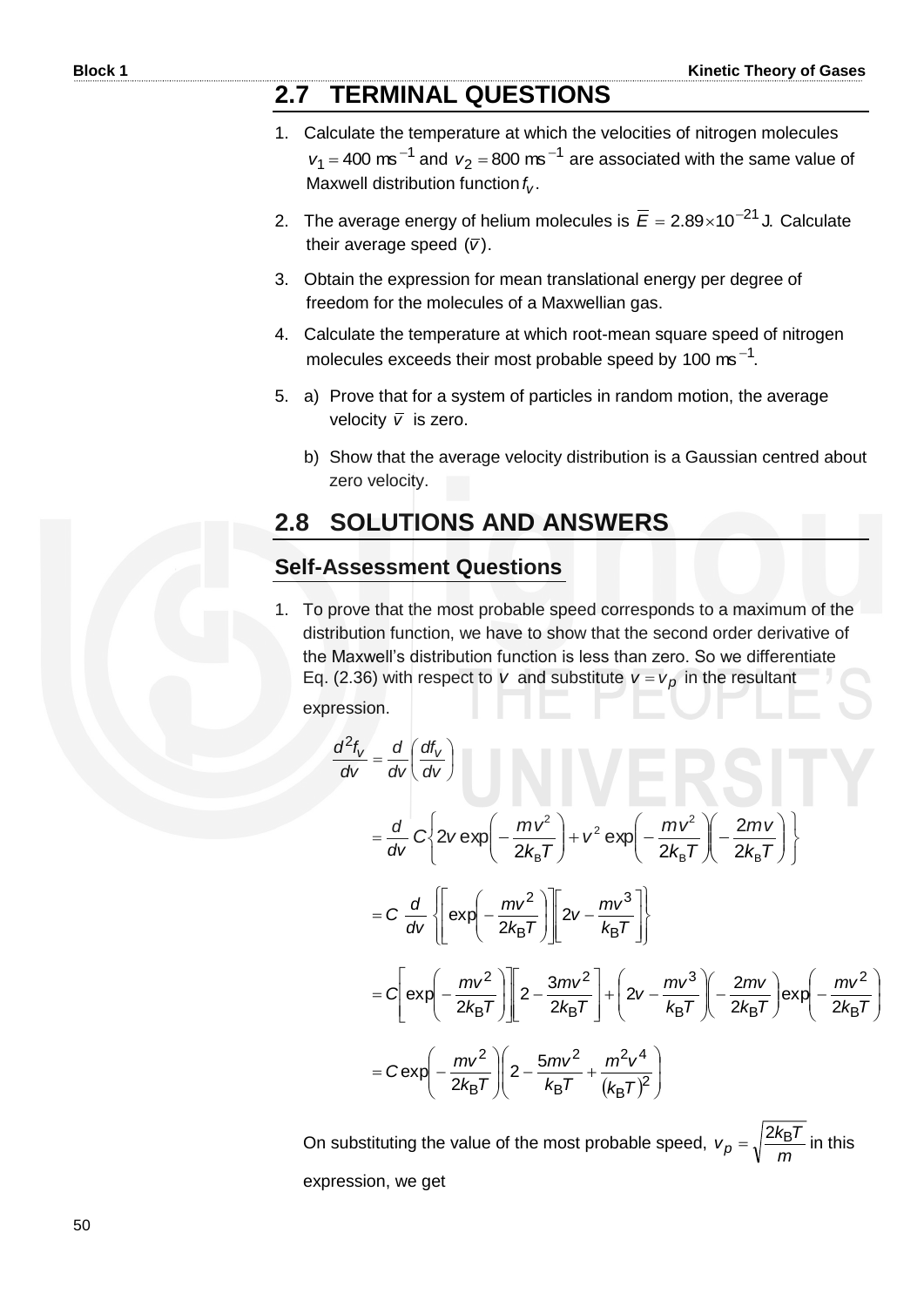IE PEOPLE'S

Unit 2  
\n
$$
\frac{d^2 f_V}{dv}\Big|_{V=V_p} = C \exp\left(-\frac{m}{2k_B T} \frac{2k_B T}{m}\right) \left(2 - \frac{5m}{k_B T} \frac{2k_B T}{m} + \frac{m^2}{(k_B T)^2} \frac{(2k_B T)^2}{m^2}\right)
$$
\n
$$
= -4C \exp(-1) < 0.
$$

2. Let us first calculate the value of  $\sqrt{k_{\mathsf{B}}T/m}$  as all the speeds require this value:

$$
\frac{k_{\rm B}T}{m} = \frac{(1.38 \times 10^{-23} \text{ J K}^{-1}) \times (300 \text{ K})}{5.31 \times 10^{-26} \text{ kg}} = 7.8 \times 10^{4} \text{ m}^{2} \text{s}^{-2}
$$

$$
\sqrt{\frac{k_{\rm B}T}{m}} = 2.8 \times 10^{2} \text{ m s}^{-1}
$$

Hence,

 $\ddot{\cdot}$ 

$$
v_p = \sqrt{2} \times 2.8 \times 10^2 \,\text{ms}^{-1} = 395 \,\text{ms}^{-1}
$$

$$
\overline{v} = \sqrt{2.55} \times 2.8 \times 10^2 \,\text{ms}^{-1} = 446 \,\text{ms}^{-1}
$$

$$
v_{\text{rms}} = \sqrt{3} \times 2.8 \times 10^2 \,\text{ms}^{-1} = 484 \,\text{ms}^{-1}
$$

#### **Terminal Questions**

1. Let the temperature at which the two distributions are same be *T*. Then, from Eq. (2.31), we can write

$$
f_{V_1} = N \sqrt{\frac{2}{\pi}} \left(\frac{m}{k_B T}\right)^{3/2} e^{\left(\frac{-m v_1^2}{2k_B T}\right)} v_1^2
$$

$$
f_{V_2} = N \sqrt{\frac{2}{\pi}} \left(\frac{m}{k_B T}\right)^{3/2} e^{\left(\frac{-m v_2^2}{2k_B T}\right)} v_2^2
$$

But  $f_{v_1} = f_{v_2}$  (given equal values of the Maxwell distribution function)

Therefore,

$$
v_1^2 e^{\left(\frac{-mv_1^2}{2k_BT}\right)} = v_2^2 e^{\left(\frac{-mv_2^2}{2k_BT}\right)}
$$

 Taking natural logarithm of both sides and on rearranging the terms, we get

$$
\frac{m}{2k_BT} (v_2^2 - v_1^2) = 2 \ln \left(\frac{v_2}{v_1}\right)
$$
  

$$
\therefore T = \frac{m(v_2^2 - v_1^2)}{4k_B \ln \left(\frac{v_2}{v_1}\right)} = \frac{M(v_2^2 - v_1^2)}{4N_Ak_B \ln \left(\frac{v_2}{v_1}\right)}
$$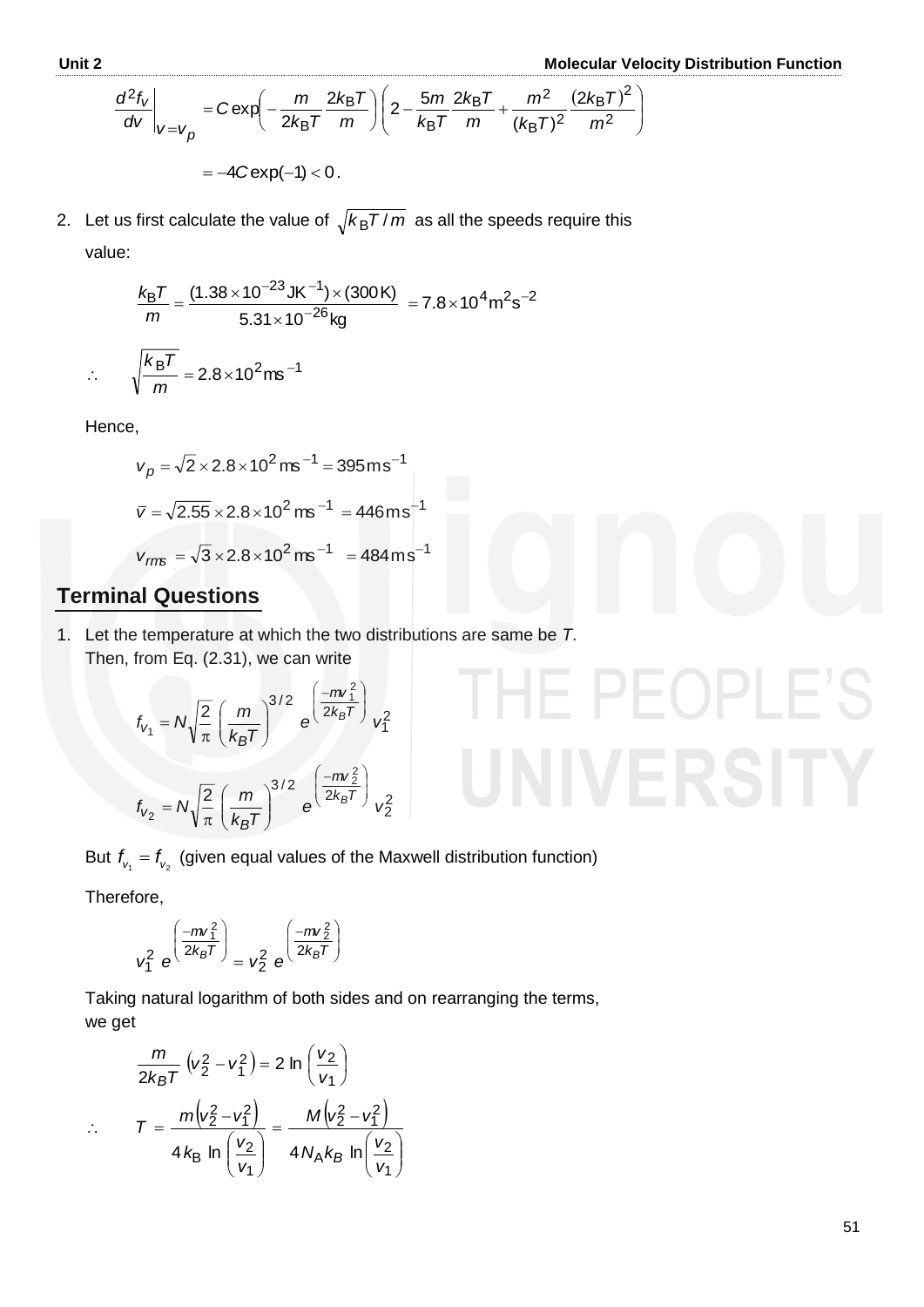$$
= \frac{0.028 \times (48 \times 10^{4} \text{ m}^{2} \text{s}^{-2})}{4 \times 6.02 \times 10^{23} \times (1.38 \times 10^{-23} \text{ J} \text{K}^{-1}) \times 0.693}
$$

$$
T=\frac{1.344\times10^4}{23.04}=583K
$$

2. The average energy is given by

$$
\overline{E}=\frac{f}{2}k_{\rm B}T
$$

where *f* is the number of total degrees of freedom. Helium is a monoatomic gas, therefore  $f = 3$  and hence  $E = \frac{9}{6}$   $k_B T = 2.89 \times 10^{-27}$ J. 2  $\overline{E} = \frac{3}{2} k_B T = 2.89 \times 10^{-21}$ 

Further, we know that

$$
\bar{v} = \sqrt{\frac{2.55 \, k_B T}{m}}
$$

Here *m* is the mass of helium.

$$
m = \frac{4 \times 1.008}{6.023 \times 10^{267}} \text{ kg} = 6.7 \times 10^{-27} \text{ kg}
$$

Since  $E = \frac{6}{5} k_{\rm B} T$ , 2  $\overline{E} = \frac{3}{2} k_{\text{B}}T$ 

$$
k_{\rm B}T = \frac{2}{3}\ \overline{E} = \frac{2}{3} \times 2.89 \times 10^{-21} \text{ J} = 1.93 \times 10^{-21} \text{ J}
$$

Therefore, the average speed is given as

$$
\overline{v} = \sqrt{\frac{2.55 \times 1.93 \times 10^{-21} \text{ J}}{6.7 \times 10^{-27} \text{ kg}}} = \sqrt{0.734 \times 10^6} \text{ ms}^{-1}
$$

$$
\overline{v} = 8.57 \times 10^2 = 857 \text{ ms}^{-1}
$$

3. If we consider that molecules are moving along the *x*-axis, their distribution function is given by Eq. (2.18):

$$
f(v_x) dv_x = A \exp(-Bv_x^2) dv_x
$$
 (i)  
where  $A = \sqrt{\frac{B}{\pi}}$  and  $B = \frac{m}{2k_B T}$ .

The average kinetic energy of molecules moving along *x*-axis is given by

$$
\overline{E}_X = \frac{m}{2} \int_{-\infty}^{\infty} V_X^2 f(v_X) dv_X
$$
 (ii)

On substituting for  $f(v_x)$  from (i), this expression takes the form

$$
\overline{E}_x = \frac{m}{2} \int_{-\infty}^{\infty} v_x^2 A \exp(-Bv_x^2) dv_x
$$
  
= 
$$
\frac{m}{2} \times 2A \int_0^{\infty} v_x^2 \exp(-Bv_x^2) dv_x
$$
 (iii)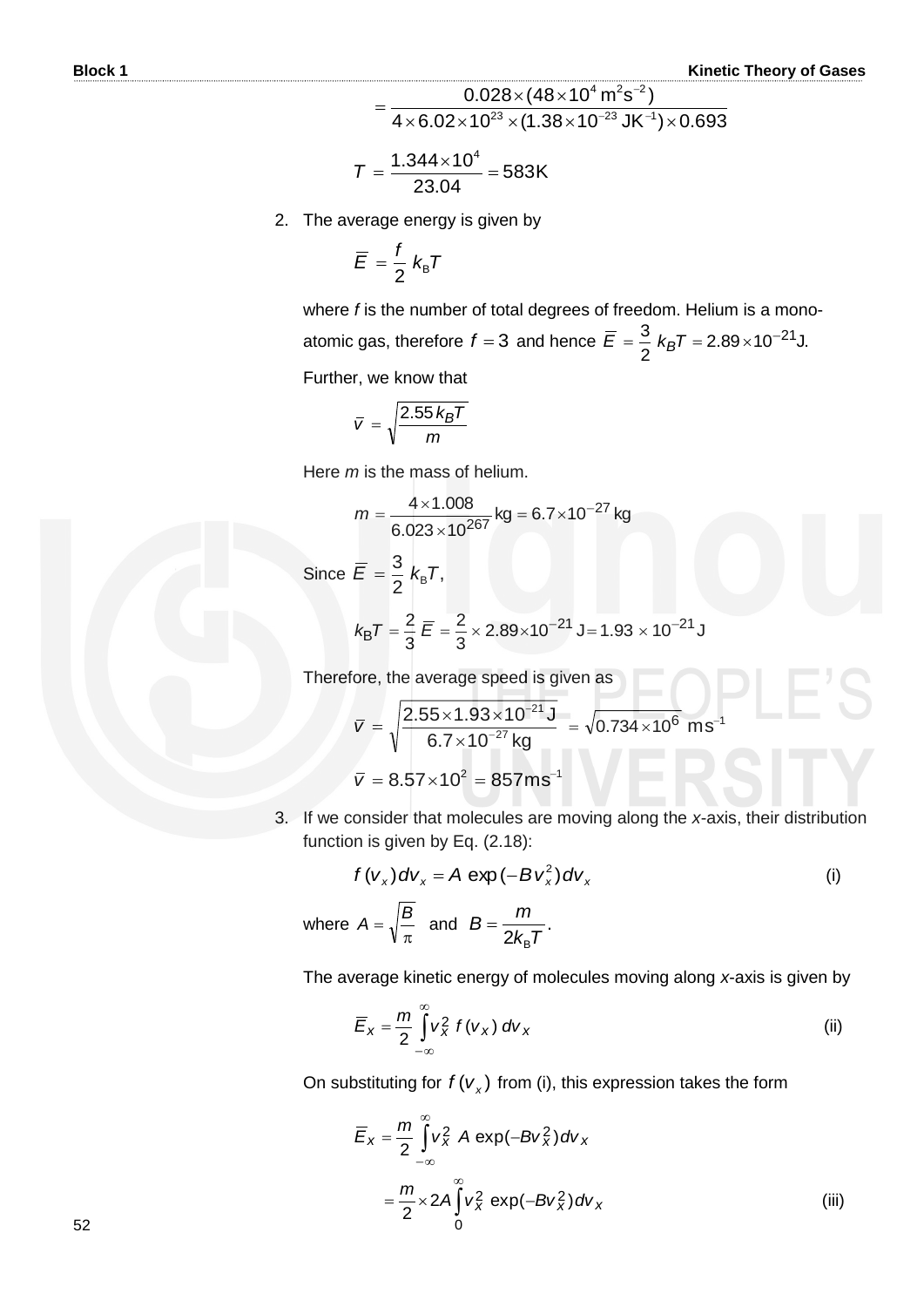The integral on the RHS (with  $n=2$ ) is equal to  $\frac{1}{62} \sum_{i=1}^3 \Gamma_{i}^2 = \frac{\sqrt{n}}{12}$ .  $2B^{3/2}$   $3/2$  4 1  $B^{3/2}$   $A B^{3/2}$   $A B^{3/2}$  $\Gamma_{3/2} = \frac{\sqrt{\pi}}{4 \, \Omega^{3/2}}$ . On

using this result in (iii), we get

$$
\overline{E}_x = \frac{mA\sqrt{\pi}}{4B^{3/2}} = m\left(\frac{m}{2\pi k_BT}\right)^{1/2} \frac{\sqrt{\pi}}{4} \left(\frac{2k_BT}{m}\right)^{3/2} = \frac{k_BT}{2}
$$

This result is consistent with the **principle of equipartition of energy**.

4. We know that  $v_{\scriptscriptstyle m\text{s}}$  and  $v_{\scriptscriptstyle p}$  for a gas obeying Maxwell's law are respectively given by

$$
v_{rms} = \sqrt{\frac{3k_{B}T}{m}}
$$
  

$$
v_{p} = \sqrt{\frac{2k_{B}T}{m}}
$$

and

**Here** *m Tk m*  $v_{\text{rms}} - v_{\text{p}} = 100 \text{ ms}^{-1} = \sqrt{\frac{3 k_{\text{B}} T}{m}} - \sqrt{\frac{2 k_{\text{B}} T}{m}}$ 

On squaring both sides, we get

*m*

10000 m<sup>2</sup>s<sup>-2</sup> = 
$$
\frac{k_B T}{m} (\sqrt{3} - \sqrt{2})^2
$$
  
=  $\frac{k_B T}{m} (1.73 - 1.41)^2 = \frac{0.1 k_B T}{m}$   
∴  $T = \frac{m \times 10^4 m^2 s^{-2}}{0.1 k_B}$ 

B

For nitrogen

$$
m = \frac{28 \text{ kg kmol}^{-1}}{6.02 \times 10^{26} \text{ kmol}^{-1}} = 4.65 \times 10^{-26} \text{ kg}
$$
  
∴ 
$$
T = \frac{(4.65 \times 10^{-26} \text{ kg}) \times 10^{4} \text{ m}^{2} \text{s}^{-2}}{0.1 \times (1.38 \times 10^{-23} \text{ J K}^{-1})}
$$

$$
= 337 \text{ K}
$$

5. a) Average velocity

$$
\overline{v}_x = \int_{-\infty}^{\infty} v_x f(v_x) dv_x
$$

$$
= A \int_{-\infty}^{\infty} v_x e^{-Bv_x^2} dv_x
$$

Since the integral is an odd function of  $v_x$ , the integral will be zero. Hence,

 $\overline{v}_x = 0$